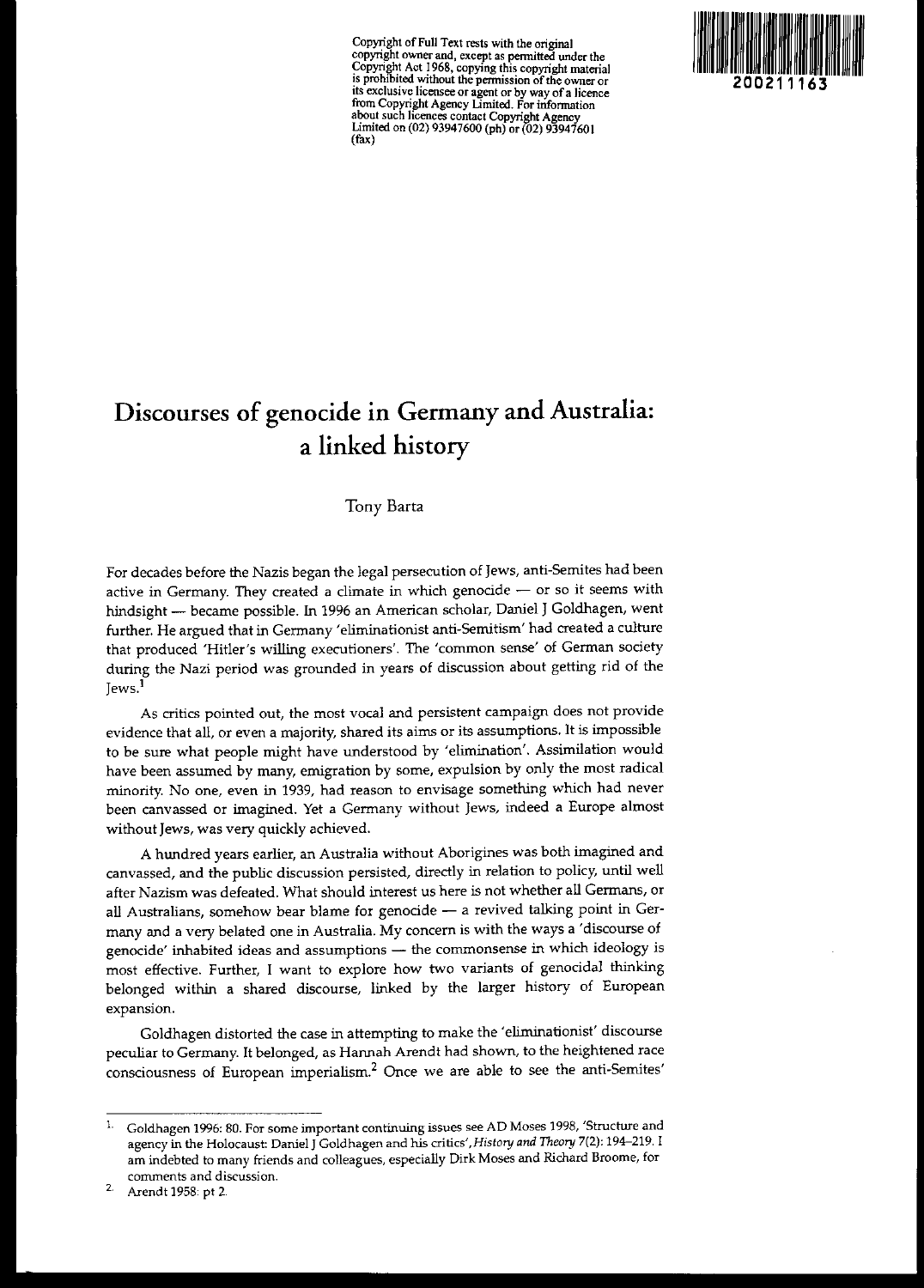**obsession with 'the Jewish problem' as a subset of the imperialist obsession, events everywhere in the imperialist era look different. The colonising impulse to possess the world as the birthright of European superiority could become a genocidal one wherever the assumption of superiority was threatened by resistance or competition. In Europe the most visible competition was from Jews, suddenly prominent in commerce, the** professions and the arts. No matter how well integrated into a specific European society and culture  $-$  Germany was their shining example  $-$  Jews could be portrayed as **'foreign', or even as colonising the continent's new nation states. They both exhibited and disguised their difference. They claimed the same national identity as everyone else, but retained one that transgressed national boundaries. They had no respect for social bOill\daries, flaunting comfort, status and influence within a generation. Outside Europe, things were simpler. In 'foreign parts', the colonisers' superior identity was** protected by both ideological and physical boundaries.

### Identity, race and the Jews

**The nineteenth century nation states were at once rationalised modem entities and the** embodiment of a kind of atavistic tribalism, carried first in the culture and later in the 'blood' of people whose identity was now to be 'French' or 'Russian' or 'German'. The **rationalism of modernity which appeared to threaten this identity even as it was being** established could conveniently be identified with a group who had most visibly prof**ited from it. The Jews were emancipated by the same sequence of enlightenment and secular revolution which had emancipated the European nations. The trick was to load all the grievances of a floundering conservatism onto this people without a nation. Revolutionary rationalism, corrosive capitalism, every form of liberalism became Jewish inventions, carried in the culture, and then the 'blood' of Jews. Conservatives discovered that the radical ideologies of imperialism and anti-Semitism could be co-opted to** manipulate the democratic nationalism they had feared. And the rationalism they had abhorred could be turned to provide new justifications for the dominance that had been their birthright.

**Not for nothing did the Jews feature as the demons of boundary subversion. Into a** traditional society thought of as orderly, economically secure, biologically homogene**ous and culturally stable, came an agent (this is the anti-Semite's view) of disorder,** insecurity, cross-breeding and instability  $-$  in a word, modernity. The Jews were advantaged by the social, economic and political opportunities of liberalism so - natu**rally enough - they became its energetic supporters. What was emancipating to Jews was corrosive to traditionalists, threatening in every respect. The demonisation of 'the** Jews' as responsible for both capitalism and socialism made perfect sense to anti-Semites: the entrenched order was subverted by both and Jews most prominently profited from both.<sup>3</sup>

Anti-Semitism (not just anti-Judaism) preceded modernity. Even in traditional Christian guise, 'the Jew' was created as a concept, a demon signifying everything antithetical to society, state, and church. It was Christianity, as Bauman says, that 'assigned **to the Jews an eschatological mission' and ensured that 'the conceptual Jew' acquired a** mythical power both separated from, and attached to, the actual Jews who inhabited

<sup>3.</sup> **Arcndt 1958. On Jewish emancipation and anti-Semitism see Pulzer 1988 and Barta 1993.**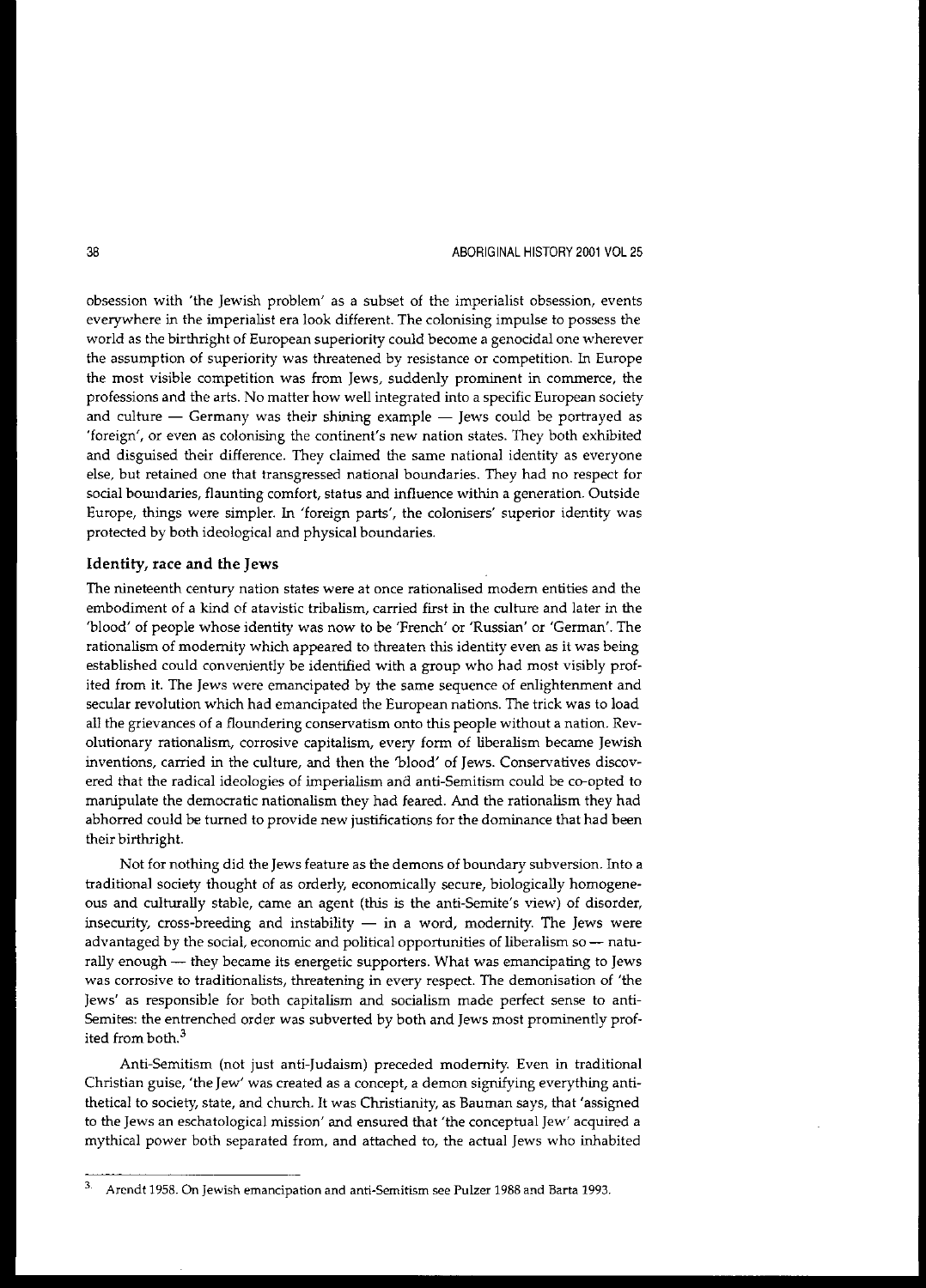**Europe's towns and villages. In this imaginary menace (here there is no dispute with** Goldhagen) lay the seeds of actual genocide.

**Construed in such a way, the conceptual Jew performed a function of prime importance; he visualized [made visual} the horrifying consequences of bound**ary-transgression, of not remaining fully in the fold, of any conduct short of unconditional loyalty and unambiguous choice; he was the prototype and arch**pattern of all nonconformity, heterodoxy, anomaly and aberration. As an evidence** of the mind-boggling, uncanny unreason of deviation, the conceptual Jew discredited in advance the alternative to that order of things which had been defined, nar**rated and practised by the Church. For this reason, he was a most reliable frontier**guard of that order. *The conceptual* Jew *carried a message; alternative* to *this order here and now is not another order, but chaos and devastation.* **4**

The Nazis were anti-Christian but not above exploiting this reliable Christian her**itage, with extreme consequences for Christian peoples as well. While the genocide of** the Jews was being completed to the best of the Nazis' ability, they employed the propaganda litany of 'Jewish Bolshevism' to transfer the theme seamlessly to the inhuman treatment of conquered Russians, Ukranians and other Slavic nations. Polish elites capable of leading resistance had been sought out for killing from the first day of the **war; genocide through starvation was envisaged unflinchingly in the German colonisation of the new eastern 'living space'.5 When the war in Russia was lost, Goebbels' prime propaganda image became the 'Asiatic' menace bearing down on Gennany from** the East. Murderous Bolshevism, 'subhuman' Slav hordes, death, destruction and chaos: the Jews would yet have their victory if Germans did not hold out. With a solidarity fuelled by a reasonable fear of Russian rather than Jewish vengeance, Germans did hold out, and fought to the bitter end. Their reward was to be told in Hitler's testament that they had failed their leader in his great struggle, but in the most **important respect it must go on.**

Above all I impose on the leadership and following of the nation the obligation to **hold fast to the** racial laws **and to carry on unmerciful resistance to the world poisoner of all nations - international Jewry.6**

**What 'unmerciful resistance' meant, the world would soon find out, though neither the images (bulldozing of bodies at Belsen, warehouses of human hair at Auschwitz) nor** the evidence of the Nuremberg trials would create the meta-image of 'the Holocaust' until two decades had passed?

Several other genocides later, the Nazi genocide of the Jews remains unparalleled, **and retains a unique power to shock. One reason, without doubt, is the sustained thor**oughness and technical efficiency of the operation. Another is the recognition that the **victims in the pictures were 'people like you and me', hard to tell from the person next**

 $\frac{4}{5}$  Bauman 1989: 39.

<sup>5.</sup> **Himmler, quoted in Fest 1972. On the relation of the 'Final Solution' to genocidal warfare against Poland and Russia, see Browning 1992. He dates developments to show that genocidal treatment oiPoles and Russians** *preceded* **the all-out onslaught on the Jews.**

<sup>6.</sup> **Pinson 1954: 529. That vengeful Jews would arrive with the American forces was by comparison an insignificant fear, despite some propaganda about the Morgenthau Plan for de-industrialising postwar Germany.**

**<sup>7.</sup> Barta 1996.**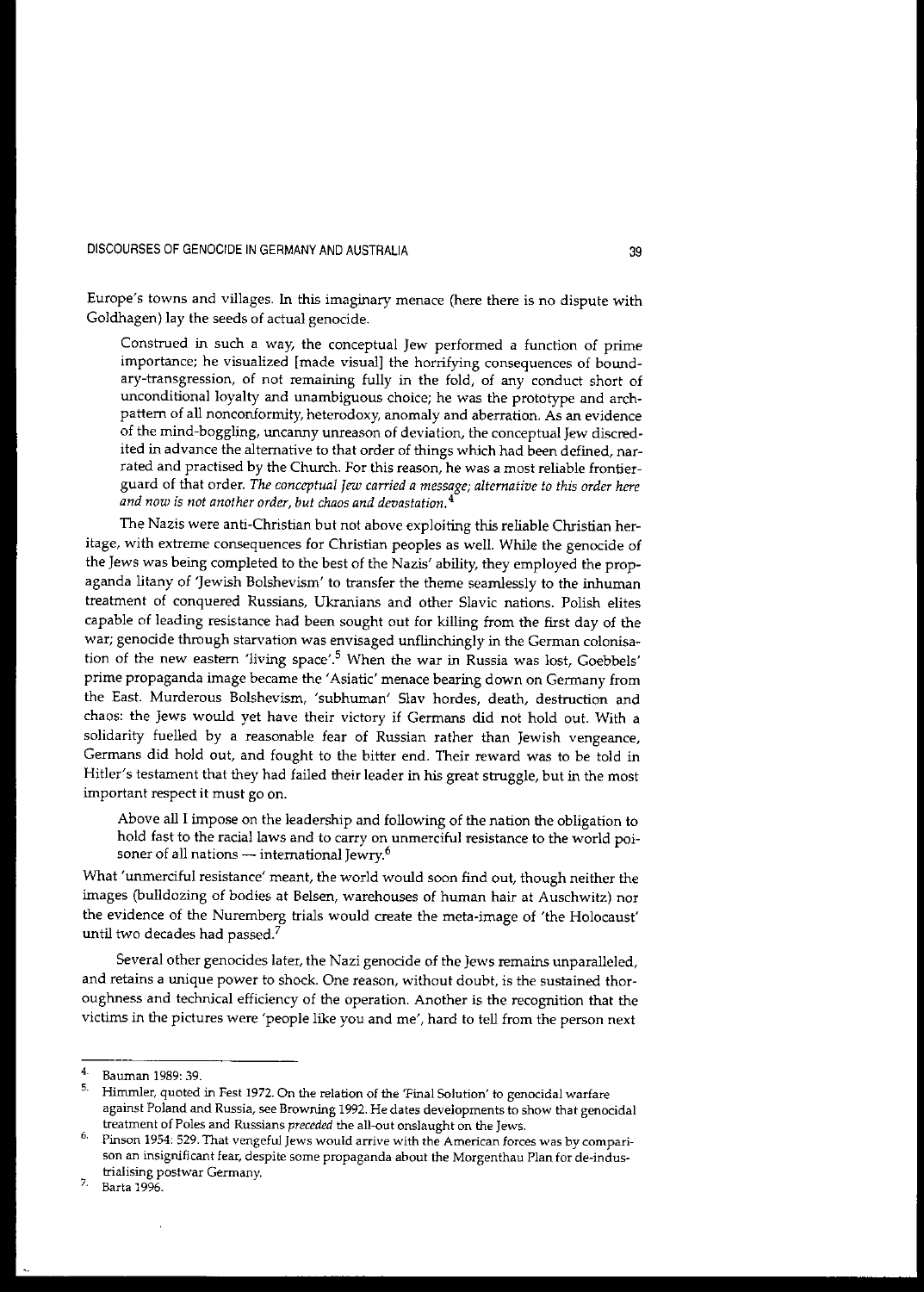door. This worried even some Nazi perpetrators, who sometimes had to be convinced that the people waiting to be killed were after all 'terrorists' or at least representatives of the enemy who was bombing their loved ones at home. But their difficulty making the transfer from 'international Jewry' to the little girl in front of them was only momentary. The propaganda of race was lethally effective. Genocidal killing, Himmler and Hitler insisted, had to be carried out as a historical necessity: 'To have gone through this and yet  $-$  apart from a few exceptions, examples of human weakness  $-$  to have remained decent, this has made us hard.<sup>8</sup>

Modern racial anti-Semitism was the counter to modem assimilation, in which many Jews left their religion behind. 'Race' meant they were still - genetically - 'Jewish'. Arendt, not too dramatically, characterised the shift that took place late in the nineteenth century.

As far as the Jews were concerned, the transformation of the 'crime' of Judaism into the fashionable 'vice' of Jewishness was dangerous in the extreme. Jews had been able to escape from Judaism into conversion; from Jewishness there was no escape. A crime moreover is met with punishment; a vice can only be exterminated.<sup>9</sup>

Goldhagen virtually ignores Arendt, and Bauman, who built on her insights. For Bauman the distancing that left ordinary moral or human responses out of play is partly explained by the language of hygiene perfected by the Nazis. Their 'method of making invisible the very hwnanity of the victims' culminated in Hans Frank's 'favourite conjunction of "Jews and lice"... the typhus-warning posters on the walls of the ghettos, and finally the commissioning of the chemicals for the last act from the Deutsche Gesellschaft für Schädlingsbekämpfung — the German Fumigation Company'.<sup>10</sup>

### Aborigines and race on the frontier

The exterminating of pests is also familiar in the language of the Australian frontier.<sup>11</sup> When Aborigines were being cleared from the land their humanity was already blurred in the minds of many settlers; when the remnants were forced into 'blacks camps' near towns or pastoral stations, the effects of drink and disease produced further dehuman-

10. Bauman 1989: 24-7. On 'solving' health problems in the ghettos, see Browning 1992: ch 7.

<sup>8.</sup> Himmler's tape-recorded Posen speech on 4 October 1943, referring directly to 'the extermination of the Jewish people' as'an unwritten and never to be written page of glory in our history', is the most widely known declaration but there are many instances, referring to the killing of Poles and Russians as well as Jews. See Fest 1972: 176-84, Breitman 1991: 242-3 and (for Hitler) 22o-L

<sup>9.</sup> Arendt 1958: 87. See also Bauman 1989: ch 2. Doubts about Bauman's theses are expressed by Yehuda Bauer, in 'Overall explanations, German society and the Jews, or: some thoughts about context' in Bankier 2000. I share Bauer's admiration for the explanatory account given by Saul Friedländer, who sees in the unparalleled ambition and ferocity of the Nazis a 'redemptive antisemitism' that made complete elimination of the Jews essential to a new and better world. See Friedländer 1997: ch 3.

<sup>&</sup>lt;sup>11.</sup> The habit of regarding natives as vermin, to be cleared off the face of the earth, has given the average Queenslander a tone of brutality and cruelty in dealing with "blacks" which is very difficult for anyone who does not *know* it, as I do, to realize' -- British High Commissioner Gordon to Prime Minister Gladstone, 1883 (Evans et a1. 1975: 78). The evidence of attitudes, atrocities and policies Evans published in this book remains the most powerful compilation of genocidal discourse and action in the settlement of any part of Australia. See also Evans 1999.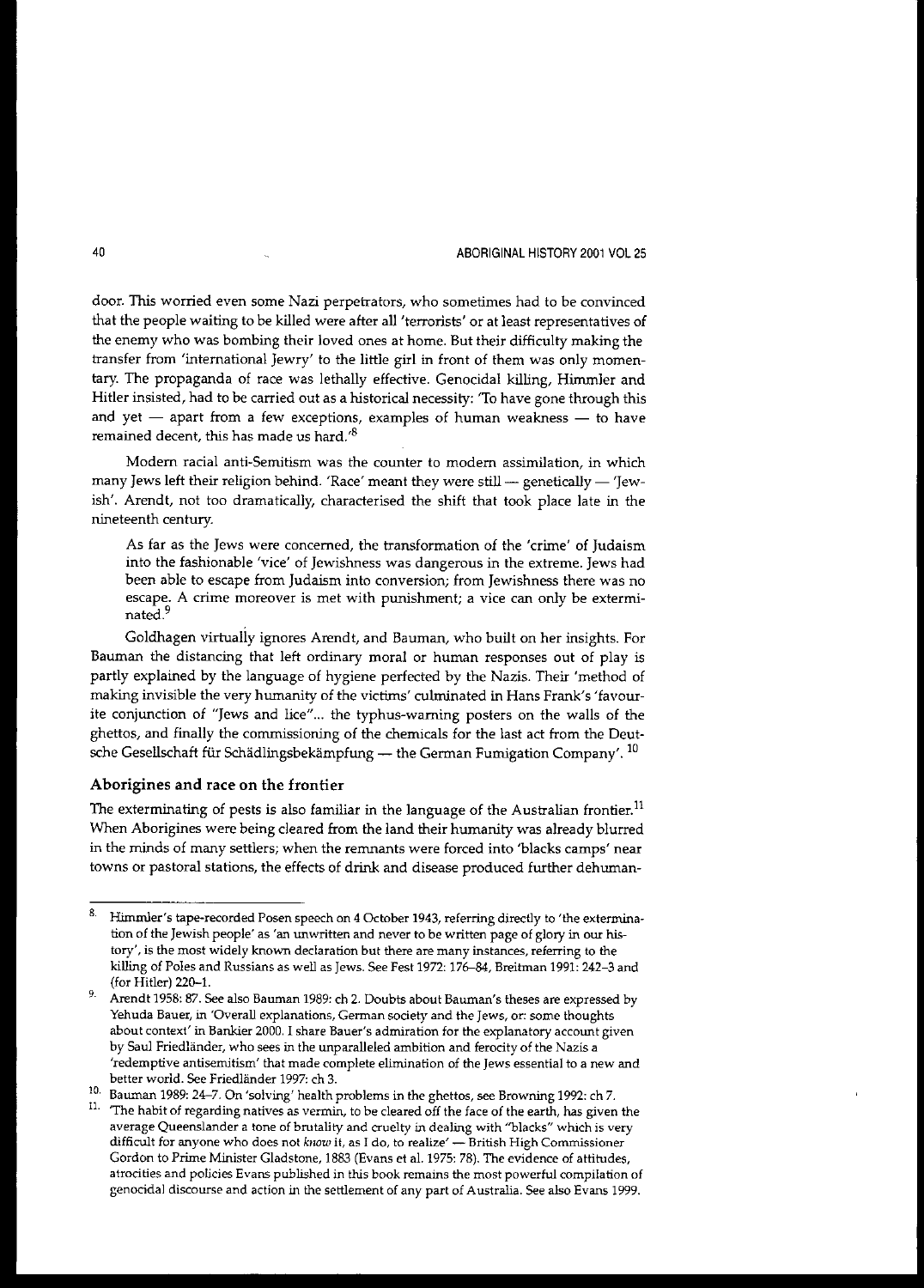**lSmg responses. In 1887 the Nonnanton Native Police 'put out of their misery' a** number of'diseased and most disgusting' blacks congregating round the telegraph station. The editor of the *Normanton Herald* had previously said such action would be **'more a mercy than a crime', and gave his reasons. 'Considering the terrible nuisance these semi-civilized savages are generally in the Northern Communities, considering** their faithlessness and treachery ... considering their propensity for brandy, considering that the niggers are propagating with terrible rapidity the most dreaded form of the **syphilitic virus and ruining hundreds of men's constitutions.' 12**

The role played by the men is  $-$  no surprise  $-$  absent. No surprise, either, that the same hundreds of men would be absent as fathers. The girl, already 'ruined' according to official morality, and ruined in health by the white men, would find every attempt to better her circumstances ruined before she began. Her children, most probably by different fathers, had their chances, and their children's chances, tilted towards ruin as **well. That was not the concern of those editorial writers who were fond of giving lessons in reality to 'pseudo-philanthropists', the missionaries and 'protectors' who tried to provide more humane paths to survival. If a minority of editorialisers supported their campaign, the 'realists' of the settler press were the propagandists of a new nation,** and its purity was their rising concern. If that was threatened, as it plainly was, the **most pitiless remedies were justified.**

Anyone still ignorant of the discourse of genocide which accompanied the Euro**pean acquisition of** Aboriginal land **can be referred to the historical record. The blood**curdling proclamations of frontier journals have been republished progressively over the past thirty years. The smoothing of the dying pillow was no less a public perform-

**<sup>12.</sup> Evans et a1. 1975: 2. Recently Evans has asked whether 'the principle and destructive scourge' of syphilis, 'knowingly and wantonly broadcast by EUIopean carriers' at Moreton Bay, belonged to a pattern in which Aboriginal deaths from disease were expected. 'A degree of human agency is always involved in the spread, control and treatment of diseases, and explicit acts of commission and omission, as well as accident and fate' need to be considered 'before violence and disease are pigeonholed neatly as mutually exclusive causes of annihilation - the one intentional, the other accidental.' Evans 1999: 28. The question of the 1789 smallpox epidemic is also examined anew in Reynolds 2001: ch 1.**

**Looking back in 1931 from his position as Chief Protector in the Northern Territory, Or Cecil Cook painted a picture of Queensland 50 years earlier that was clear about intentions and effects. 'The policy of the state in those days was laissez-faire. Armed sorties of enraged whites were permitted, and occasionally even authorised, to shoot down whole tribes of defenceless natives, men, women and children. Many aboriginals were poisoned by the admixture of arsenic with their flOUI issues. Opium was a routine issue by well-meaning employers to their aboriginal employees. No action whatever was taken by the State Wltil the wearing effect of the opium, the decease of their youth and the influx of more efficient white** labour eventually drove the natives off the stations to herd in squalid camps outside the town**ships, there to exist as best they could on the proceeds of theft, beggary and prostitution. Then, and only then, did the state make a humanitarian virtue of social necessity by uprooting the bedraggled rerrmant from the country that had been the corner stone of their social organisation to herd all together in settlements where the shame and degradation to which white cruelty and official apathy had reduced them would no longer be publicly apparent' (Markus 1990: 89-90). For a plain-speaking 1880 editorial from** *The Queenslander,* **and later policy in that State, see Kidd 1997; for a broader survey of frontier violence, and the ideology that drove it,** Reynolds 1987.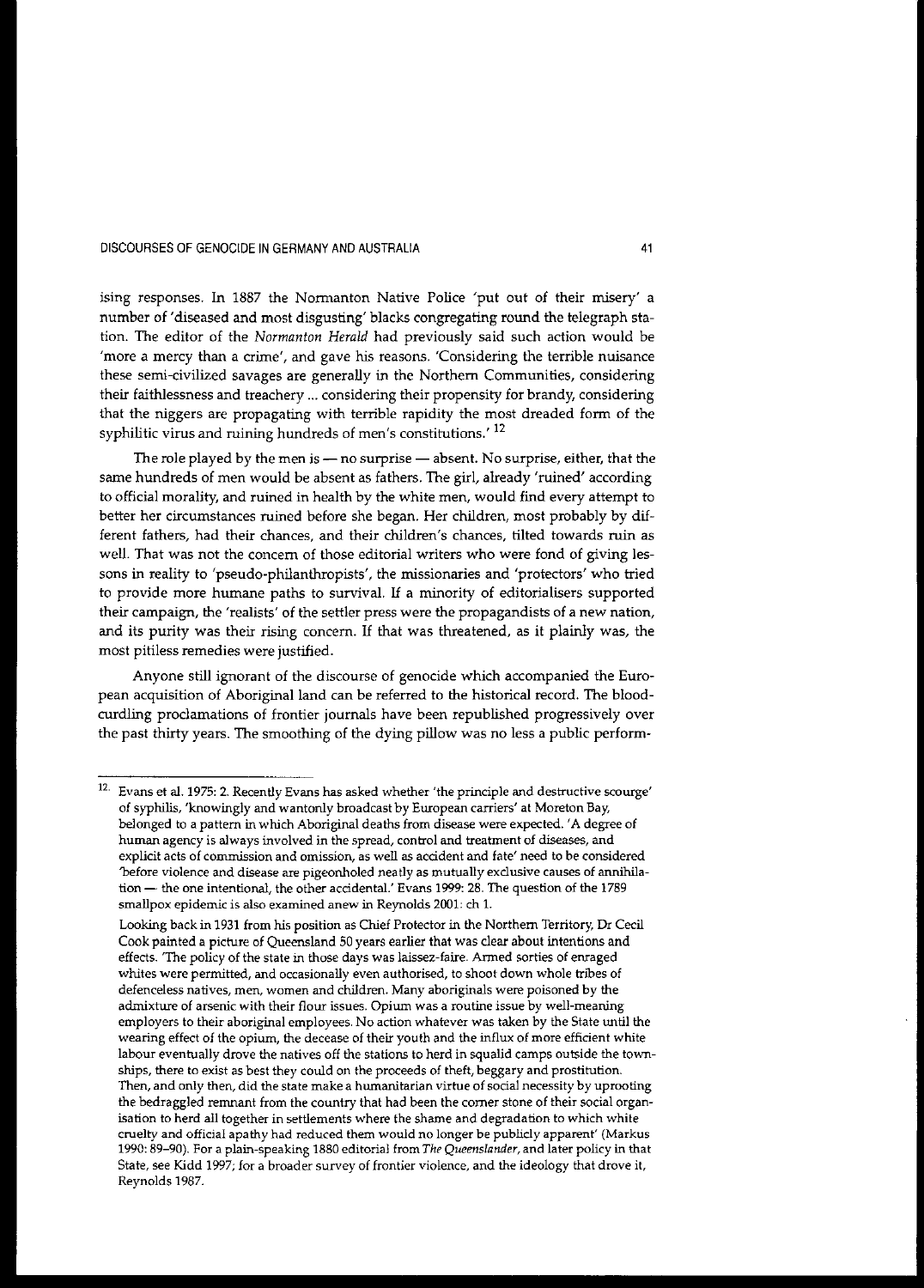**ance, an honorable elegy at the end of the imperialist century. But then comes a newly paradoxical discourse recognising that the race was not going to die. In the twentieth** century, the problem was what to do with Aboriginal survival. From 1886 there had been legislation to deal with those that were neither one race nor another. Race, with all **its problems of definition, segregation, maintenance and mixing was promoted to cen**tre stage. The Aboriginal race might not disappear in the north of Australia. On the other hand, people who maintained they were Aborigines but did not altogether look like them should be helped to disappear throughout the continent.

**For most of Australia's history, Aborigines have been an absent presence. They were invisible to the majority of the population, present mainly in their absence. That** has had deep consequences in the understanding of our past. What Geoffrey Blainey, and then Prime Minister Howard, called 'black armband history' was resented because it questioned the 'white blindfold' version most Australians were comfortable with. But the making invisible of Aborigines was a much more purposeful social policy, related to **the removal of children for assimilation to white society, and the safe quarantining of blacks in the remoter regions of the north. Not in itself genocidal, comparison with** what was happening in Germany brings out the genocidal undertone.

**Reflecting on the social suppression of moral responsibility, Bauman cites lan Kershaw's conclusions about the success of the Nazis in 'depersonalizing' the Jews:**

**The more the Jew was forced out of** social life, **the more he seemed to fit the stereo**types of a propaganda which intensified, paradoxically, its campaign against **'Jewry' the fewer actual Jews were in Germany itself. Depersonalization increased** the already existent widespread indifference of German popular opinion and formed a vital stage between the archaic violence and the rationalized 'assembly **line' annihilation of the death camps.13**

**It is therefore not surprising that the passive and active opposition to the race policies of the regime was based on prior moral or religious principles and established political affiliation rather than on discussion. Private discussion was very inhibited and** public discourse impossible. Networks of like-minded people continued to exist, and people knew who among their neighbours was outraged by the grey buses taking the mentally disabled to the 'euthanasia' facilities. Catholics, in particular, knew they had determined church support. Showing sympathy to Jewish fellow citizens required more **courage. The propaganda and police presence was more overt, and the Churches, noto**riously, failed to speak out. It became a matter of individual moral impulse or of **personal connection. For such situations Germans have a saying: 'My shirt is closer to** me than my jacket'. Relationships of family and love were the ones that mattered.

What was different in Australia? In fundamental ways, almost everything. The **first wave of genocide occurred 50 years before the discourse of imperialist racism flow**ered in Europe, not 50 years after. Genocide was never the policy of the state. It could be argued it was the *effectual* policy of the state, because so little was done to restrain the **settlers. Certainly, protectors were appointed, and severe warnings were issued. But only in a few cases were perpetrators of a massacre brought to justice. The dispersal** campaigns of the mounted police came close to being official policy to kill the blacks.<sup>14</sup>

<sup>13.</sup> **Kershaw 1983: 371-2, quoted in Bauman 1989: 189.**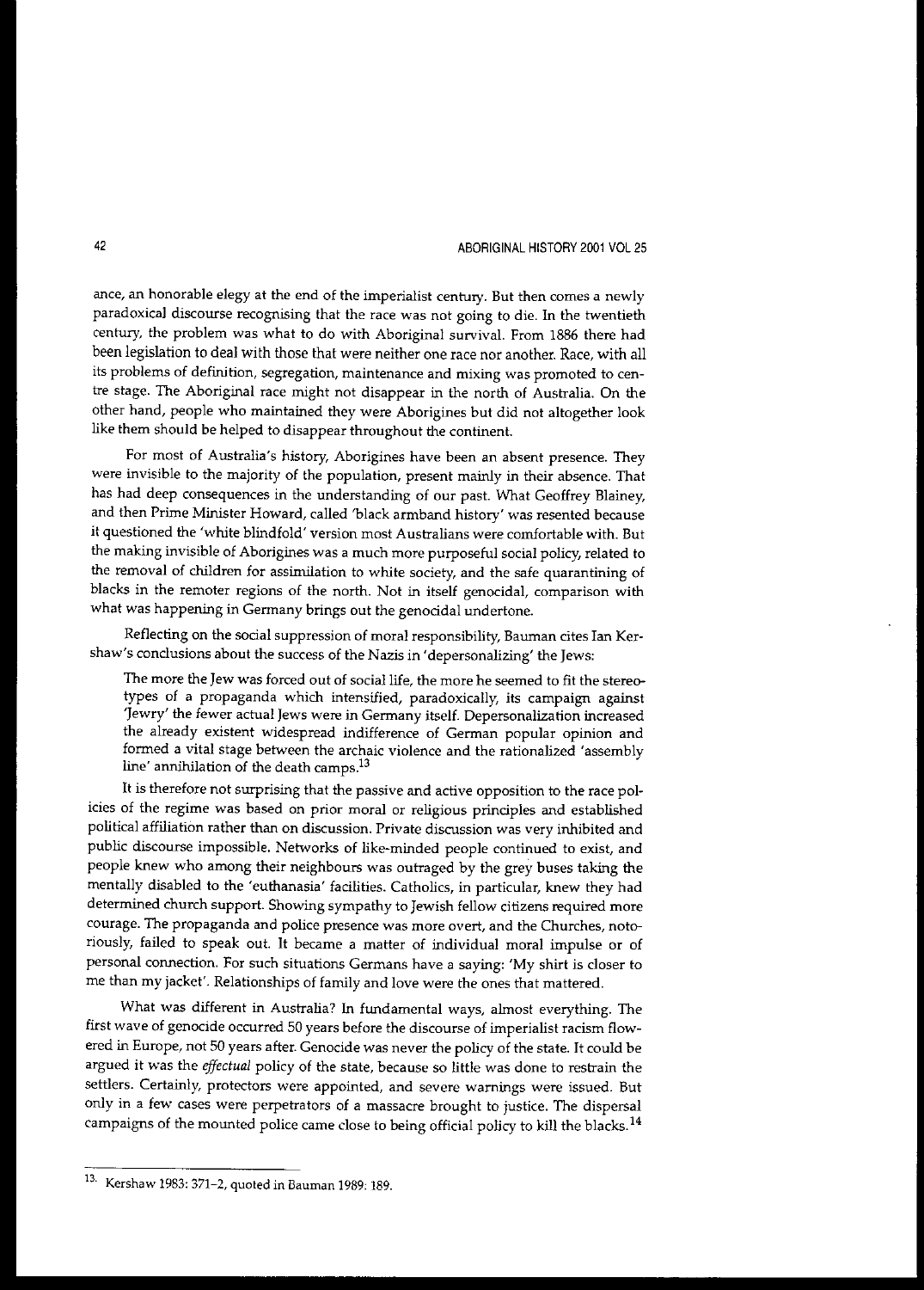**The greatest difference was the openness of public discussion. In Germany, under Hit**ler, genocide was the *secret* policy of a police state; in Australia, throughout the time of **massacres and frontier violence, opponents of what was going on spoke and wrote their** denunciations. Terrible descriptions were published for all to read. If the weight of dis**course was always for the 'common sense' view that the Aborigines were in any case** destined to disappear, the supposedly unrealistic 'philanthropists' were not intimidated, let alone forbidden to publish.<sup>15</sup>

**The open opposition to genocide during the nineteenth century has been a major reason for the resistance among Australian historians to the idea of genocide in Aus**tralia. Another, also widely shared, was given by Henry Reynolds after his early attempts to establish the scale of killing on the frontier. In answer to the blunt question **'Was it genocide?' he wrote:**

In a literal sense, clearly no. The Aborigines survived the invasion. The population has been increasing for a generation, though it has still not [in 1987J reached that of 1788. Many of those who died did so from disease; others were killed in an upsurge of conflict within Aboriginal communities. A rapidly falling birth rate may have been of greater demographic significance than a spiraling death rate. **Yet even when those qualifications have been made the central question remains.** Did significant numbers of settlers seek the total destruction of Aboriginal Austra**lia? It is an important and complex question and must be carefully answered.<sup>16</sup>**

Whether some people survived the onslaught is of course not the point: the *intention* to do away with the Aborigines is what a court working from the Genocide Convention of 1948 would want to determine. That is the framework for his more **recent consideration of whether Australia bears the shame of a crime that was not named when it may have been carried out. Was there, he asks, an official intention** behind all the talk? Evidence remains hard to find but Reynolds leaves the questionmark in place. This applies even to the role of disease in the death tally: can we be sure the devastating outbreak of smallpox brought by the First Fleet was accidental? He recognises that the rapidly falling birthrate of these peoples in the midst of uprooting, death, despair and destruction of families, contributed to the fact that their very exist**ence as a people was threatened.**

Reynolds acknowledges that the definition of 'a people' may be the matter need**ing most care. How many unique cultural-linguistic groups were wiped out? Even if we** adopt the Europeans' categories, 'Aboriginal Australia' may not be a more relevant concept than 'the Aborigines ofVictoria' who so suddenly disappeared from view. In 1835, according to Richard Broome, 'there were an estimated 10000 Aboriginal people in

<sup>14.</sup> See Evans et al. 1975, Evans 1999, Reynolds 1987 and Palmer 2000. Reynolds 2001, esp. in chs 7 **and 8, tackles the question of official sanction for genocidal actions directly. Criticism of my 'Relations of genocide' (Barta 1987) has centred on the question of state responsibility and intentionality. See esp. A. Dirk Moses 2000, 'An antipodean genocide? The origins of the genocidal moment in the colonization of Australia',** *Journal ofGenocide Research* **2(1): 89-106, and Frank Chalk 1994, 'Redefining genocide', in George J. Andreopoulos** *Genocide: conceptual and historical dimensions,* **Philadelphia.**

**<sup>15.</sup> See esp. Reynolds 1987 and 1999.**

**<sup>16.</sup> Reynolds 1987: 53-7. Reynolds expands on his careful answer, with some changed perspectives, in 2001** *An indelible stain? The question of genocide in Australia's history.*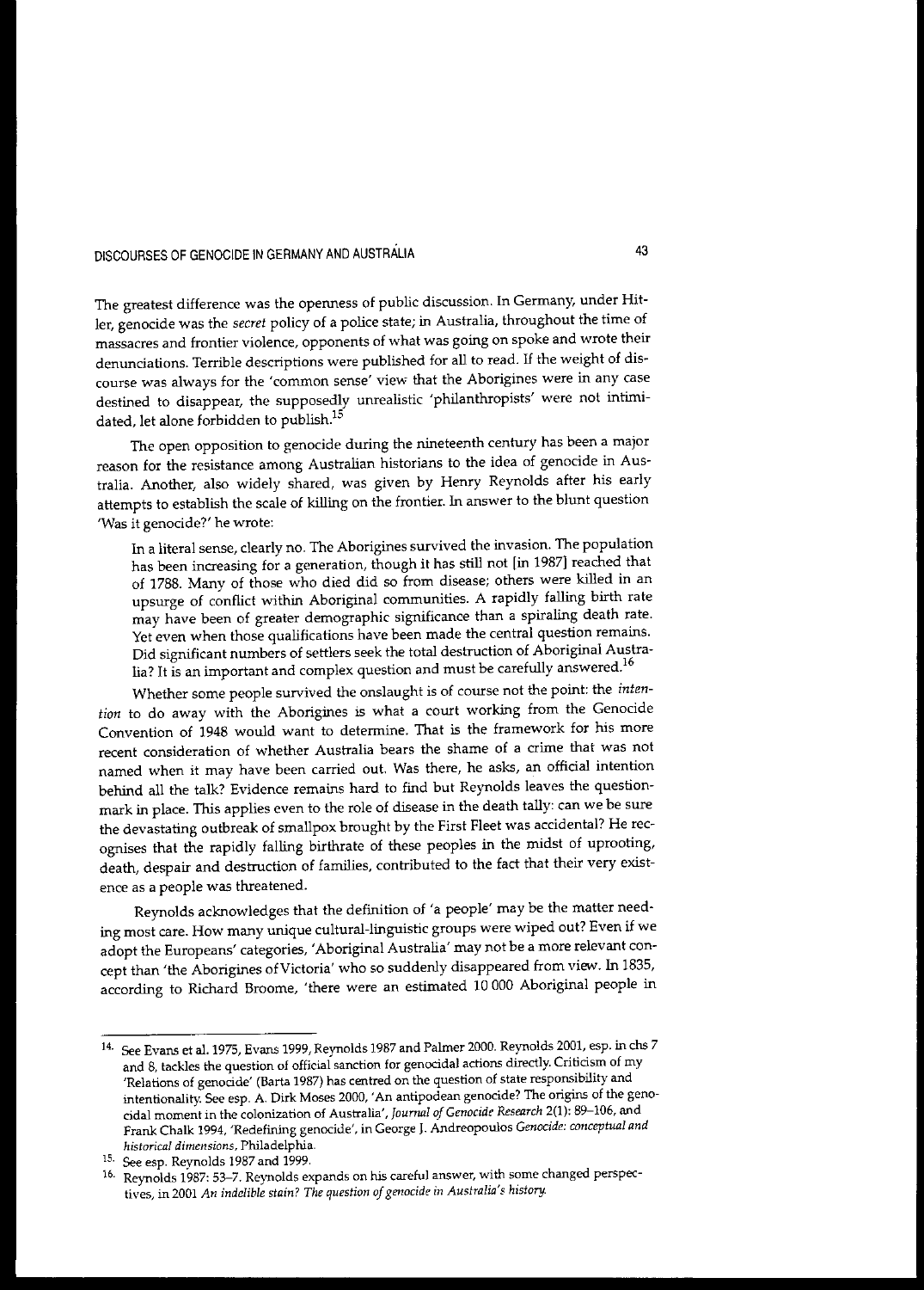what became Victoria, while in 1853 only 1907 remained  $-$  a decline of 80% in less than **a generation.' Broorne is careful to note that direct killing was not the sole reason. 'Violence caused about 10 percent of the losses, disease, malnutrition and infertility accounted for most of the decline.' And while the efforts of missionaries and protectors saved the remnant for possible regeneration, the later determination of governments to** shed responsibility for all but the small number of 'full-bloods' meant that assimilation was expected to bring about the disappearance of the 'problem'. By the 1920s estimates ranged from 402 to 586 survivors, 'a point dangerously close to the extinction of a people'.<sup>17</sup>

In Australia the final solution to the Aboriginal 'problem' advocated by frontier propagandists was never put into effect as policy. By the time of World War I (in which Hitler learned how modem governments could engineer mass death) the unofficial, dispersed kind of Australian genocidal killing had in most places been halted. The settler society, now firmly established in the great cities as well as the rich farmlands of the **south, was so securely separated from the remaining Indigenous population, concentrated in the north, that their race consciousness was largely directed towards the new** 'Yellow Peril' from Asia. Aborigines were almost entirely overlooked when Australia **became a federation, except to confirm they would not be counted in the census.**

**The first half of the twentieth century saw no change in the basic orientation of** Aboriginal policy: if Aborigines were to survive they should do so out of sight and out of mind. The individual States continued to make policy based on a model of 'protec**tion' which in practice meant reserves ruled by missionaries under government authority. Aborigines, whether on a mission or a pastoral station, had no rights they** could make effective. Since 1869, inVictoria, their children could legally be taken away. But the human (and inhuman) realities of frontier life had always made separation of races an ideological fantasy. 'Half-castes' and their children who habitually associated with Aborigines were first defined as Aboriginal and later, under the 1886 Act, put **under pressure to break their association. The visible problem was in the people who** had been denied support on the reserves, and were not assisted to integrate into the superior (white) community. How would the human frontier be maintained?

#### Science and race

Since the eighteenth century the dialectics of social development and science as a world view had been fatefully entwined. At the core, permeating the deadly discourse in all its variants, was the 'problem' of difference. Without differentiating population groups there could be no 'Jewish question' and no 'Aboriginal problem'. The scientific curiosity that helped propel European expansionism was further stimulated by the discoveries of so much that was new and different. The new and different demanded classification -Cook and Banks in the *Endeavour* - and then explanation - Darwin after the voyage of the *Beagle.*

That Australia should figure so largely in the imagination of 'discovery', and then of classification, was a terrible visitation on all its 'curious' inhabitants. The plants (sud**denly with new names such as 'Banksia') and animals (impossible to depict) were to**

**<sup>17.</sup> Broome 1995: 130, 141-3. See also footnote 12 above on intentionality and iisease.**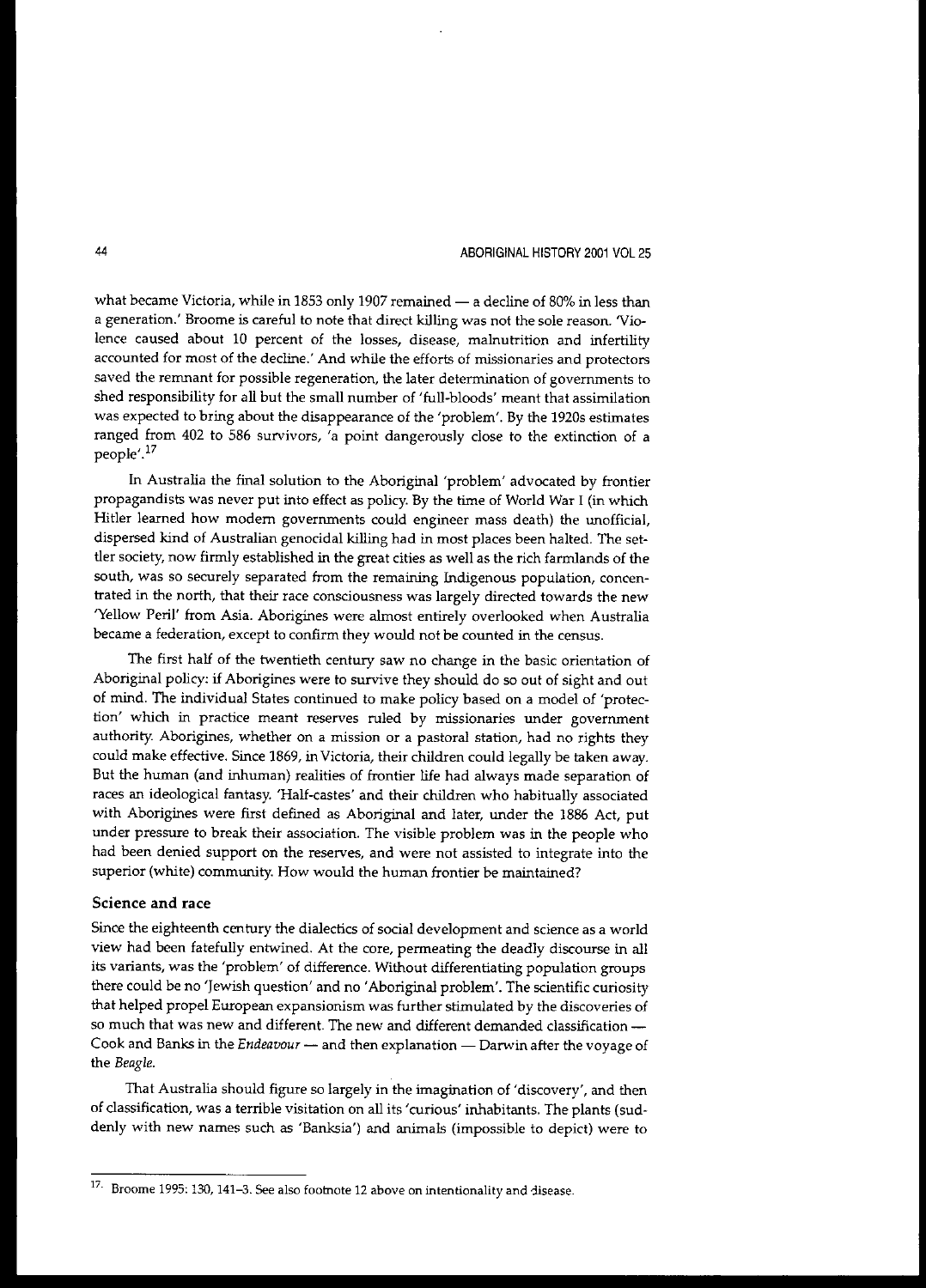**suffer their own traumas of exoticism, displacement and extinction. The humans, like the strange plants and animals, were immediately seen as amongst those most different from Europeans. Even before scientistic classification set in, they served the imagination of discovery as a most 'other' Other.**

In an early but persistent theory, owing something to both Voltaire and Hume, **their distinctiveness was attributed to a separate act of creation. 'Polygenesis' meant** that the great white race doing the discovering and the colonising could reasonably be kept superior to lesser breeds even if both political reason (the Rights of Man) and religion (all God's children) suggested the unity of 'mankind'. Linnaeus, in 1745, began the study of race by proposing four subgroups. Blumenbach in 1781 used physiognomy and anatomy to identify five. The most popular division based mainly on skin colour was adopted by Gobineau: white, black and yellow. This was to be especially conven**ient for racial classification in Australia, and was still being elaborated scientifically in** 1937, with Hooten's Caucasoid, Negroid and Mongoloid types. Evolution along these lines did not require polygenesis; differences had very probably developed from one stock. But polygenesis persisted as a popular strand and helps explain why 'race thinking before racism' was so deadly in the early settlement of Australia. As late as 1903 **Samuel Laing's** *Human Origins* **argued that the problem was 'still an open one' because among the 'great variety of human races' there were 'fundamental types so dissimilar as to constitute what in animal zoology would often be called a separate species.' This was genetic nonsense that helped make sense in the discourse of** genocide.IS

**Darwin, whose name would constantly be invoked in the scientism of differentiation and 'survival of the fittest', knew that there was only one human species. There** were distinct races, recognisable by external characteristics, but whether they could be ranked in any way was a problem he wrestled with in the context of his time. The bright **assumption of natural superiority at the dark heart of the civilising mission transmuted into an ever more scientistic superiority at the height of the imperialist age. There was a** serious push (still often called 'Social Darwinism') to move away from Darwin and his **ambivalence about whether in the human species there were 'higher' or 'lower' races. <sup>19</sup> The German professor Emst Haeckel said his new science of 'comparative animal psy-**

<sup>&</sup>lt;sup>18.</sup> Evans et al. 1975: 74. The other two parts of the book, by Kay Saunders and Kathryn Cronin, **are important for contemporary attitudes towards Melanesians and Chinese in Queensland. For the wider context of racial thinking see McConnochie 1973: ch 1. See also McGregor 1997:** ch l.

**<sup>19.</sup> Lindqvist (1998: 107-20), recalling Darwin's 1836 encounter with the fate of the Aborigines in Tasmania, finds in** *The descent ofman* **(1871) the perhaps more historical than biological observation: 'At some future period not very distant as measured in centuries, the civilised races will almost certainly exterminate and replace throughout the world the savage races'. See also** Hannaford 1996 and Langton 1999. *The Age* 13 Feb *2001* supplies a twenty-first century coda **on the newly described human genome: Each human, it was fOW1d, shares 99.99 per cent of their genetic code with others. 'No serious scholar in** *this* **field thinks that race is a scientific concept,' said Dr Graig Ventner. 'It's just not.' And the good news, happily from Germany, was that the science could not be used to foster the ignorance on which racism was founded. Professor Svante Paabo, of the Max Planck Institute of Evolutionary Anthropology in Leipzig, noted that the gene pool in Africa contains more variation than elsewhere and that the genetic variation found outside Africa contains only a subset of that found in Africa. 'From that perspective, all humans are therefore Africans, either residing in Africa or in recent exile,' he said.**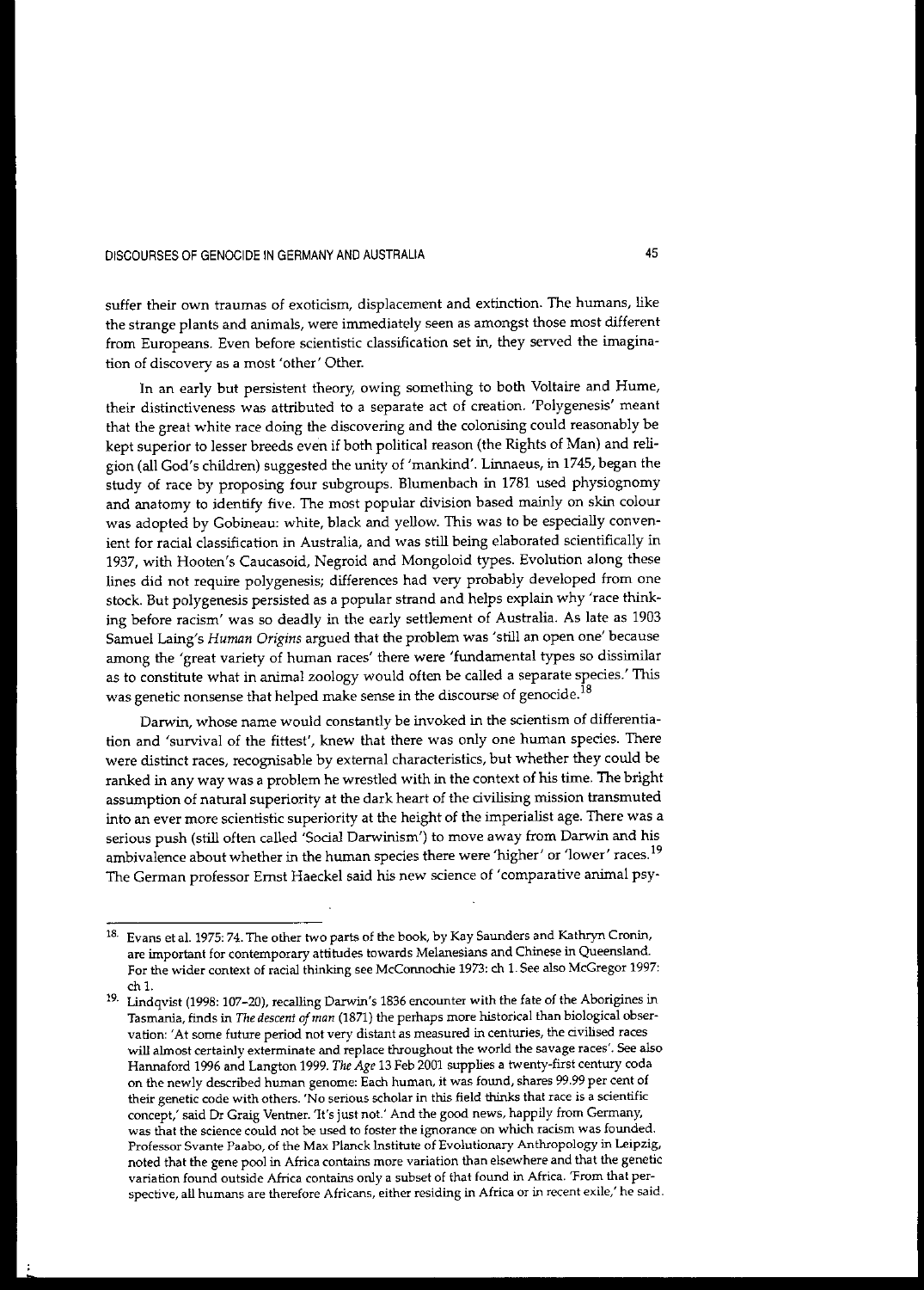**chology' would explain the origins of all state and social formations. In evolution 'the** differences between the highest and lowest humans were greater than those between the lowest humans and the highest animals.' This is a direct inversion of Darwin.<sup>20</sup> All **colonised peoples were inferior to all colonisers, but some were more inferior than others. Those with undeniable evidence of civilisation - Chinese, some Indians, a very** few North Africans - were somewhat 'higher' on the cultural (and racial) ladder. **Lighter-skinned warriors - Maori, some Native Americans - could be respected** enough to negotiate treaties. The darker the colour, the closer to savages. And right at **the bottom, only just above the animals, were Hottentots and Australian Aborigines.<sup>21</sup>**

The scientistic efforts to link biology, anthropology, sociology, psychology and his**tory endowed German intellectual life with a fatal mix of instrumental rationalism, eugenics, race-thinking, and nee-Darwinian ruthlessness. It was both genuinely scientific and, as Germany's most eminent scientist said, utterly unscientific. As Rector of the university in Berlin, Rudolf Virchow drew attention to the rise and respectability of irrationalism:**

**Our time, so sure of itself and of victory by reason of its scientific consciousness, is as apt as former ages to underestimate the strength of the mystic impulses with which the soul of the nation is infected by Single adventurers. Even now it is** standing baffled before the enigma of anti-Semitism, whose appearance at this time of the equality of right is inexplicable to everybody, yet which, in spite of its **mysteriousness, or perhaps because of it, fascinates even our cultured youth. Up to the present moment the demand for a professorship of anti-Semitism has not made itself heard; but rumour has it that there are anti-Semitic professors.<sup>22</sup>**

Members of the academic elite of Imperial Germany, though staunchly nationalist, refused to support racial research even when they were lobbied by the Kaiser: 'they abhorred biological racism as unscientific and a violation of personal liberty'.<sup>23</sup> Later, when a 'single adventurer' spectacularly succeeded in infecting the soul of the German **nation, there were professors of Race Science in a state that made race a fundamental** principle. If not directly implicated in selecting Jews and Gypsies for killing, they were part of a system that accepted killing as 'understandable'.

In Australia there was no killing of this kind, but what becomes understandable, simply by looking at the career of one the professors, is the influence of colonialism on **genocide in Gennany, and the flow of racist science from and to Australia. Robert** Manne has suggested that in the 'breeding out' policy of some Australian officials'genocidal thought and administrative practice touched'; his careful formulation has a **context that throws up uncomfortable connections.**

<sup>&</sup>lt;sup>20.</sup> Darwin *The descent of man*, ch III, Haeckel 1886, quoted in Weindling 1989: 55.

**<sup>21.</sup> Haeckel inWeindling 1989: 56.**

<sup>21.</sup> 1896, in Weindling 1989: 59.

<sup>23.</sup> **Weindling 1989: 240. Virchow had himself, as a leading member of the newly founded** Ger~ **man Anthropological Society, in 1871 sponsored a questiormaire on skull shapes, hair and eye colouring, given separately to Christian and Jewish schoolchildren. Only the city of Hamburg refused to cooperate, on grounds of infringement of** personal liberty. **Virchow used the survey to demonstrate the falsity of racial categories but made little headway against the myths and prejudices (Mosse 1978: 90-3).**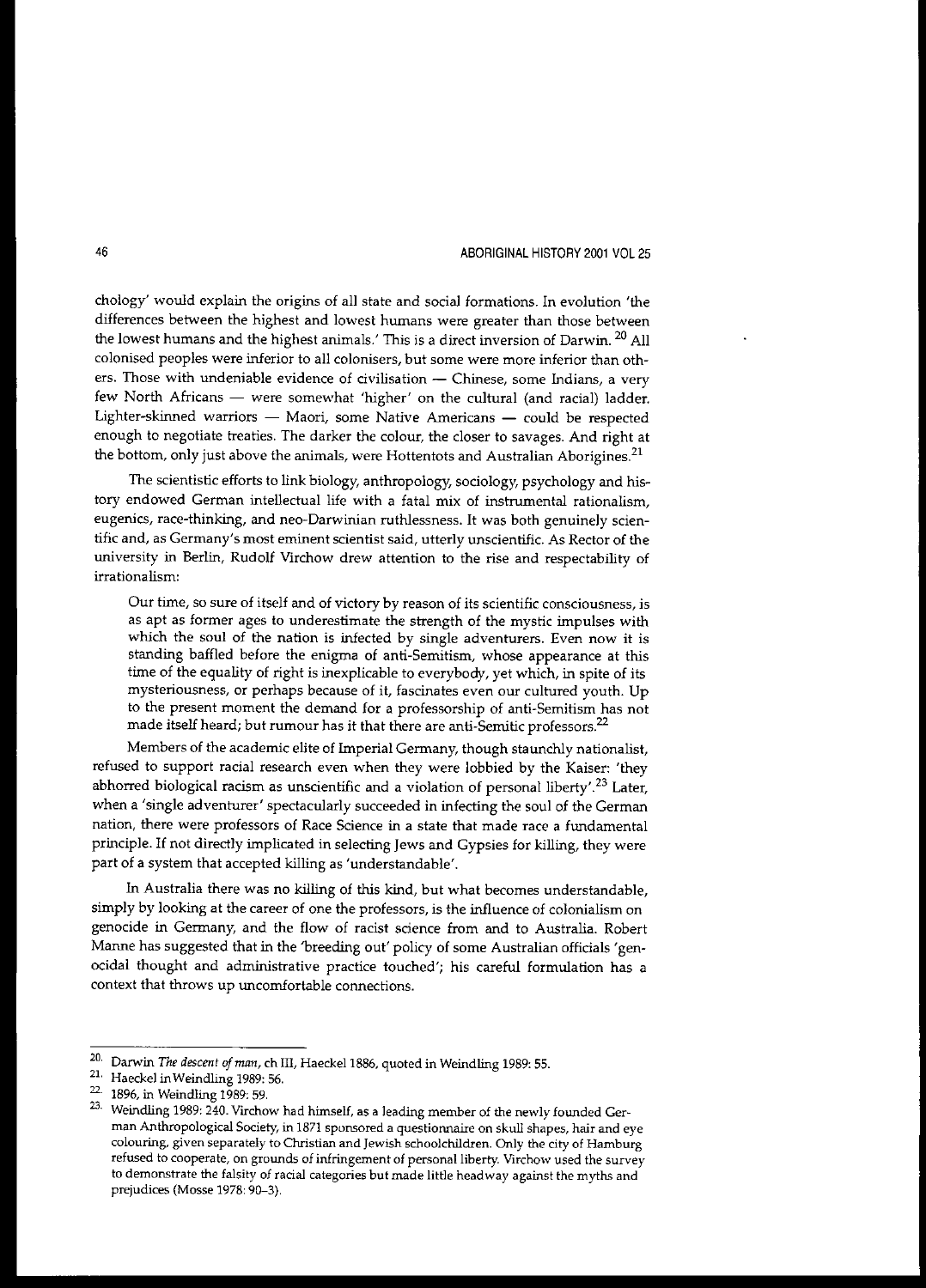### Discourses and genocide

The route, suitably enough, is via Africa. In 1908, three years after the genocidal campaign against the Herero,<sup>24</sup> the German colonial authorities annulled all mixed-race marriages in German South West Africa. Such unions, mainly between Boers and Hottentot women, were forbidden in the future and those who persisted in them were deprived of their civil rights. In 1913, a Dr Eugen Fischer of the University of Freiburg published his findings about the mixed race offspring ('Bastards' in technical German) he had studied in the Rehoboth district of the colony. His findings on the *Bastardisierungsproblem beim Menschen,* the 'problem of miscegenation in humans' had a large historical sweep.

We still do not know a great deal about the mingling of the races. But we certainly do know this: Without exception, every European nation that has accepted the blood of inferior races - and only romantics can deny Negroes, Hottentots, and many others are inferior - has paid for its acceptance of inferior elements with spiritual and cultural degeneration.

There were also immediate policy implications: 'We should provide them with the minimum amount of protection which they require, for survival as a race inferior to ourselves, and we should do this only as long as they are useful to us. After this, free competition should prevail and, in my opinion, this will lead to their decline and destruction.' Ten years later, a more general textbook on 'human heredity and racial hygiene', written with two others, was read by Adolf Hitler while he was writing *Mein Kampj.* Ten years later again Hitler was in power. Ten years after that, Polish children in their thousands were being stolen to replenish the 'racial stock' of the future Germany. Jewish children in their millions were murdered. Professor Fischer meanwhile progressed from giving lectures on 'racial crosses and intellectual achievement' in 1933 (when he also became Rector of Berlin University) to advising on the illegal sterilisation of all German coloured children in 1937, and, finally, to serving in the 'scientific front line for the defence of European culture against the influence of Jewry' at a 1944 congress in Cracow, close to where his academic associate Dr Mengele was doing front line duty at Auschwitz.<sup>25</sup>

All very far from Australia. However, in 1929 the American President of the International Federation of Eugenic Organisations, Dr CB Davenport, asked Professor Fischer to chair its committee on racial crosses, and in 1932 to succeed him as President. Professor Fischer declined, because of other commitments. A colleague from Munich accepted. Whether any Australians were included in the exchange of ideas between the German stars and their English-speaking admirers has not been researched. Common concerns, going back to Darwin's enthusiastic observations about the 'immense mongrel population' of Brazil, certainly persisted.<sup>26</sup>

<sup>&</sup>lt;sup>24.</sup> For a full account of this terrible episode see Bley 1971. For further sources, and comparison of the genocide of the Herero in 1905 with events in Queensland in the previous sixty years, see Palmer *2000.*

<sup>25.</sup> Quotations and career outlines from Müller-Hill 1988: 7-21. He supplies a chronology of poliey developments and an unsurprising post-war interview with Fischer's daughter: 'My father was a kindly man. So sensitive: Henry Friedlander 1995 also deals with Fischer's influence and career.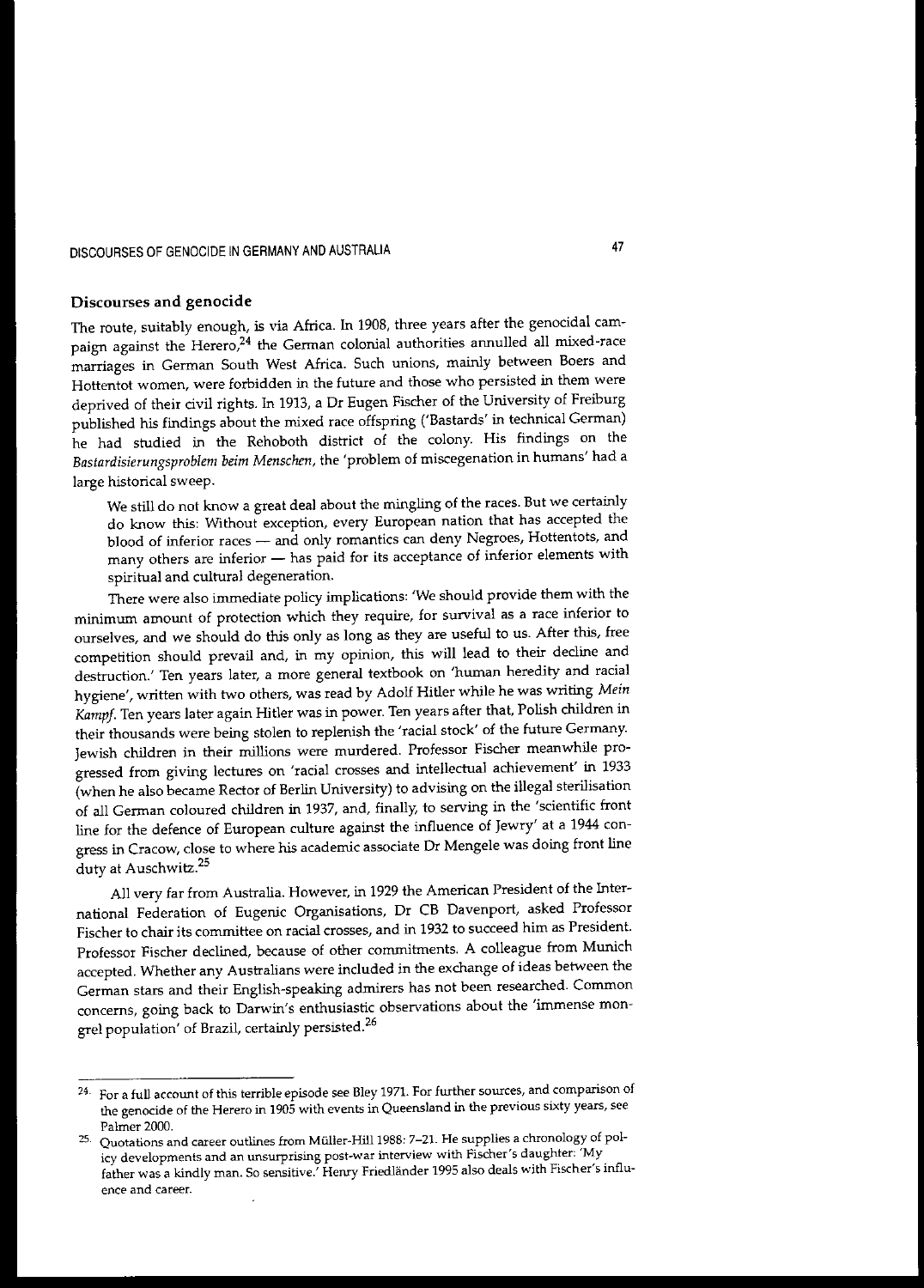In Australia, to repeat, the trajectory was *from* annihilation. The catastrophe of the **stolen children was grounded in a stern brand of humanitarian idealism as well as** eugenic ideology, but without the depersonalising stereotypes and the indifference they fed the policy could not have been put into effect. The fewer Aborigines people in the cities saw, the more the stereotypes of drunken, broken blacks could back up what little was shown about the campaign to save the light-skinned 'half-caste' children from a **similar fate. The residual genocidal core of the enterprise became visible in this attempt** to re-establish a segregated difference. Blacks could very quickly contaminate the children classed as almost white who had to be kept separate from their families regardless of the human cost. The UN definition making removal of children from a group a form of genocide only covers part of the story. Australians should be reminded that 'breeding out' any part of a group to fit racial (and therefore racist) criteria is closely related to genocide. It is a policy calculated to disallow a certain category of offspring their **belonging to the group, and therefore curbs the ability of the group to regenerate and** adapt.<sup>27</sup>

The tragic effects of this policy are documented in the accounts of the stolen children themselves. The *Bringing Them Home* report is a powerful summary, if far from a **comprehensive record. <sup>28</sup> But the mentality which instituted the policy and carried it** through is best revealed in the book published by its leading exponent. On his retirement in 1940 after 25 years as Chief Protector of Aborigines inWestern Australia, AO Neville wrote *Australia's Coloured Minority* as a passionate argument for sorting out **Australia's deplorable racial mixing. For all Neville's human sympathies, he cannot** disguise a deeply inhuman antipathy to the group created by procreation across colour lines - 'nearly 30 000 people [the anthropologist AP Elkin supportively wrote in his Introduction] of mixed White and Aboriginal descent, usually referred to as 'halfcastes'. Better terms would be mixed-bloods, part-Aborigines (part-Whites!) or Coloured Folk.'

Neville did not stop there. He was obsessed with 'degrees' of genetic inheritance, and provided photographs of 'half-castes', 'quarter-castes' and 'octoroons' all looking progressively (and cheerfully) less Aboriginal. Breeding out the black strain had become his mission, and he counted the adoption of his policy by an official conference at Canberra as his greatest success. Under the heading DESTINY OF THE RACE, the **Canberra Conference of 1937 had resolved 'that the destiny of natives of aboriginal ori**gin, but not of the full blood, lies in their ultimate absorption by the people of the Commonwealth, and it therefore recommends that all efforts be directed to that end'.<sup>29</sup>

**<sup>26.</sup> Brazil, Fiji and other examples showing the fertility of human 'crosses' proved humans of all** races to be a single species (Darwin The descent of man ch VII 'On the races of Man'). For Brazil **as a model for breeding out colour, see Haebich 2000: 272.**

**<sup>27.</sup> See Tatz 1999, Barta 1987 and Gaita 1999, esp. 107-30. Concern about the term 'genocide' in an official report is usually expressed in relation to** *Bringing Them Home.* **It was noticed less, despite newspaper headlines, when it appeared in the Aboriginal Deaths in Custody reports a decade earlier. (See, for instance, CommissionerWootten's report on the death of Malcolm** Smith, and *The Age* on 21 April 1989: 'Past policy genocide: inquiry QC'.)

**<sup>28.</sup> For the latest turn in the discourse, aimed at discrediting the report and any history recognising the realities of Australia's past, see Manne 2001. For the history and effects of the assault on Indigenous families in all States, see Haebich 2001.**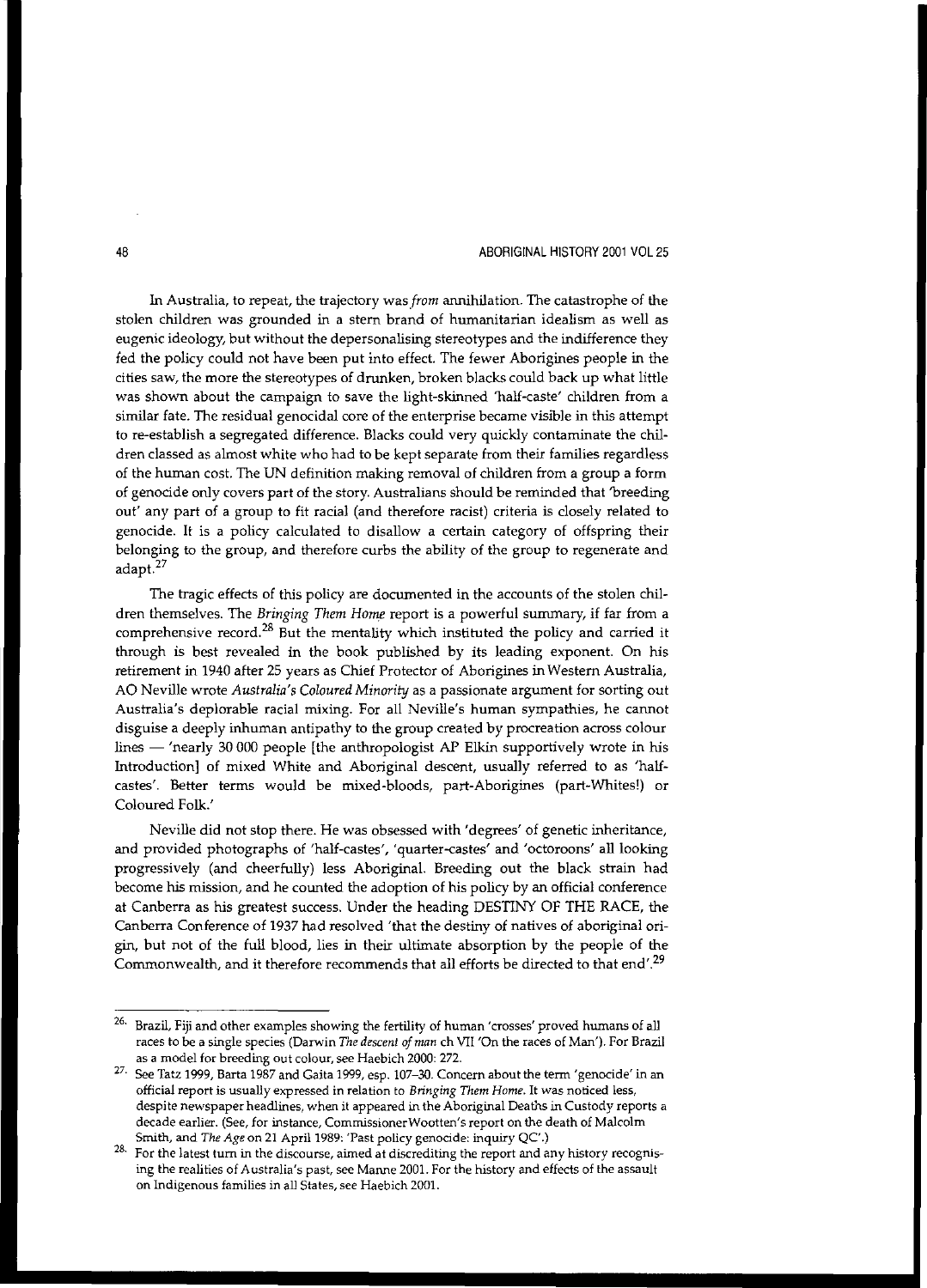This genocidal end unsurprisingly led Neville into terrible means. His partisanship in favour of Aborigines comes through on every page but the acts his officers committed in pursuit of an ideal makes him as calculating and clear-eyed as the recently defeated Nazis in both facing and creating 'facts'.

The fact that the full-blood people are apparently dying out, while the coloured **people are increasing and all the while approaching us in culture and colour, lessens our problem of assimilation ... The rate of decrease and increase respectively is likely to be accelerated as time goes on. 3D**

The increase would have disastrous effects if not checked by a policy of segregation and breeding out. Neville held up the prospect of 'an untouchable population' of these 'already prolific people' spilling out from the 'embryo Harlems in our capital cities'.<sup>31</sup> Here he played the winning race card  $-$  the awful alternative to his eugenic **policy. There were of course practical difficulties:**

One of our chief stumbling blocks is the viewpoint that children ought not to be taken from their parents ... You will have a struggle to get the children away, even though the parents will be on hand to see them daily if they wish [compare the next sentence] but believe me they will thank you in the end, as I have been thanked by parents who resisted me almost to fighting point when I removed some lovely youngster from their doubtful care to place it in the Kindergarten to **commence its upward journey through life. Once a child is removed it must never** return to live with its parents within a settlement; if it does, all the good work **already accomplished will be undone ... You must for a generation or more pur**sue this course if you are to do any good.<sup>32</sup>

It is an explicit final solution that Neville is propounding, one in which the killing has already done its work but which nevertheless requires those charged with the his**toric mission to be 'hard'. The task has been thrust upon this generation and it must be** carried through, regardless of human cost, for the greater good of all succeeding gener**ations. There is no sense anywhere in Neville's book of an awareness about the** solutions being attempted by the Nazis as he was writing, and good Christians like

**<sup>29.</sup> Neville 1947: 168, 176-77. For the context of the conference, with insightful observations about** Aboriginal life, **ideology and policy development, especially inWestern Australia, see Hasluck 1988: chs 3 and 4. Under the reverberating** titleShades *ojdarkness,* **Hasluck makes a strong case for assimilation as the opening of opportunity and the privileges of belonging within the majority. He is clear about scientific and cultural influences on views of Aborigines as a 'dying race' (pp 8-9) but his descriptions of policy towards 'half-castes', including child removal. (esp. pp 16--20, 28-33, 42-52) underplay its clear racism. Reynolds 2001: ch 9 has a dear-eyed view of Hasluck's historical role. On the history of defining Aborigines by degrees, and the context of scientific discourse, see Markus 1982 and 1988. For the wider context of anthropology in which such views were formed see McGregor 1997 and WoIfe 1999.**

**<sup>30.</sup> Neville 1947: 58. Manne quotes Neville asking the 1937 conference: <sup>I</sup> Are we going to have a population of one million blacks in the Commonwealth or are we going to merge them into our white community and eventually forget that there were any Aborigines in Australia?' It is here that MaIUle comments, 'At this moment in Australian history genocidal thought and administrative practice touched.' Marme 2001: 40. In an earlier essay Manne quotes similar rhetoric from the protector in the Northern Territory, Dr Cedl Cook. Manne 1998: 29. On Cook's attitudes and policies see Markus 1990.**

<sup>31.</sup> Neville 1947: 261.

**<sup>32.</sup> Neville ]947: 168,176-77. For Neville's policy in Western Australia see Haebich 2000, especially chapter 4.**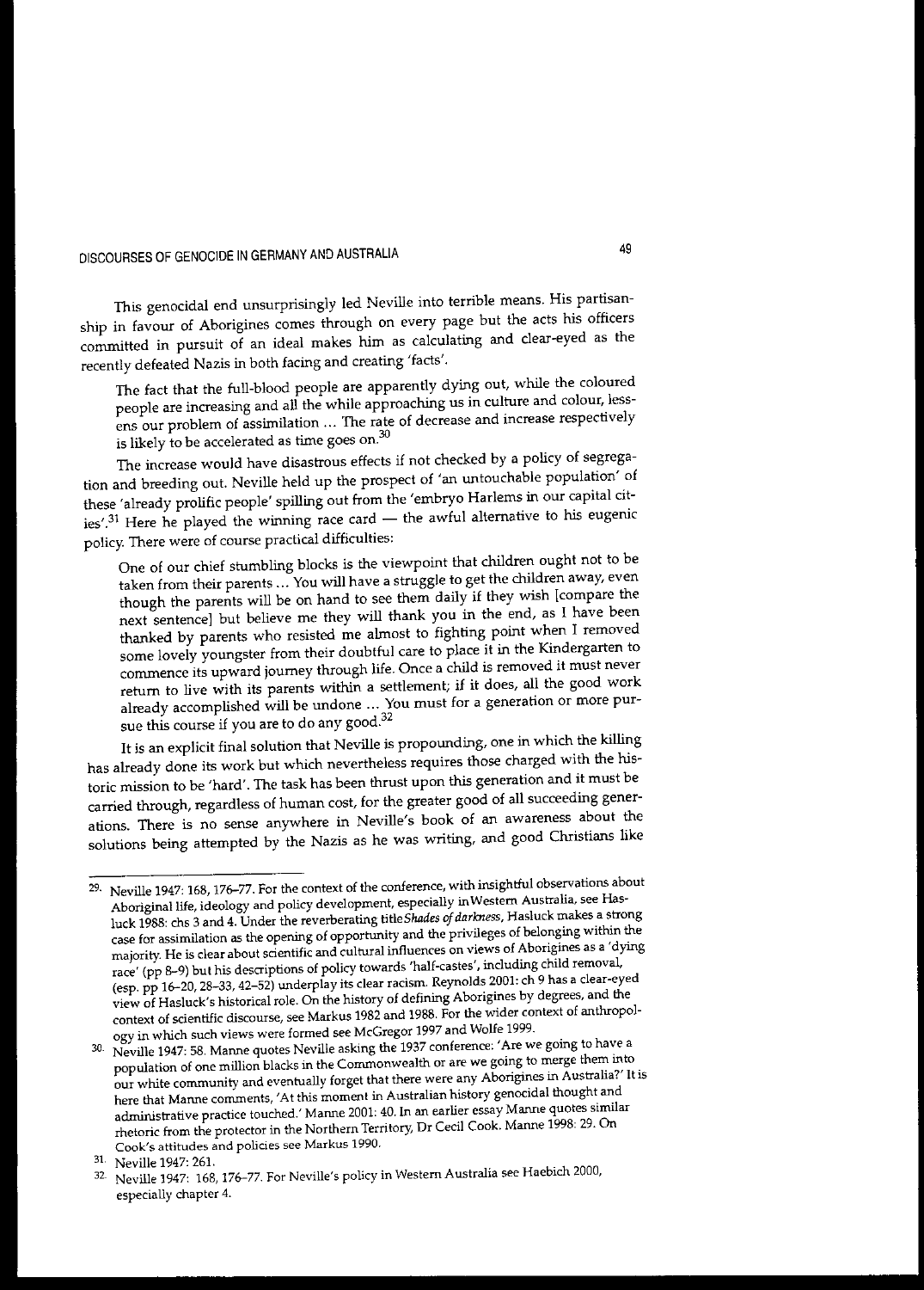Elkin who supported him did so as part of their larger concern for Aboriginal welfare.<sup>33</sup> **At the very moment when the term <sup>I</sup> genocide' was being coined in response to events in Europe, the Australian discourse of genocide, heir to its own history, evoked no echoes.**

#### A linked history

Eugenics and colonialism were the links between Germany and Australia and the links went a long way back. Broadly, within the modern history in which both countries **achieved national unity, Germany proceeded from eugenic preoccupations to radical genocide, while Australia progressed from genocide to eugenics. Germany acted radically against racial mixing, Australia moved with it. The discourses met at the apogee of** European imperialism: the 1886 Aborigines Acts came into the world three years before Adolf Hitler  $-$  15 years after German unification and 15 years before the Common**wealth of Australia. It is time now, a century after federation, to recognise that a nation** founded on genocide needed all of the twentieth century to get to grips with the conse**quences. In the first 50 years even the most well-meant policies - encouraging** assimilation to a higher living standard, absorbing Aborigines within the European genetic majority - were frankly racist. A source of pollution was being cleansed by life, not by death, but being cleansed nonetheless.

**So was the discourse of assimilation a discourse of genocide? In Germany, the** Nazis were able to proceed from 50 years of eliminationist talk to genocide. In Australia **assimilationist talk was developed over more than 50 years to cope with the results of colonisation and genocide. But in a key respect the discourse became both parallel and** simultaneous. It was in the 50 years 1890-1940 that the awareness of racial difference in both countries looked for boundaries that should not be crossed and saw social and cultural peril in letting the guard down. For German racists the danger came in admitting an alien (who might not look alien) into the national fold, for Australian racists the danger was all too visible in the biological result of boundary transgression - the 'halfcaste'. So in each country the challenge was to restore and hold the boundary. In Ger**many assimilation was the racist's enemy: it had to be stopped. In Australia, more** paradOXically, assimilation offered the best chance of drawing a clean line between the **Aboriginal survivors and the white conquerors: it was the racist's friend. The evidence** of sexual mayhem on the frontier could be absorbed into the white genetic majority, and the black minority could be kept segregated from any access (including biological access) to the majority's privileges and power.<sup>34</sup>

**Here is the plainest link between German and Australian incitements to genocide. The threat of the Other was not in any particular action, or even in any particular vice. Their vice was in being as they were; their being was their vice. Therefore their being had to be eradicated, as one eradicates a pest. In Australia, in the frontier encounters of**

<sup>33.</sup> **Elkin (like Tindale and other key scholars in the anthropology of Aborigines) had his own struggles with racist biological science purporting to show inferiority mental capacity in Aborigines. See Markus 1982, and, for policy development before and after World War H, Hasluck** 1988.

**<sup>34.</sup> On sexual relations, race privileges and power as unresolved legacies ofslavery in the United States, see most recently** */efferson's Blood,* **produced and directed by Thomas Lennon, WGBH,** 2000.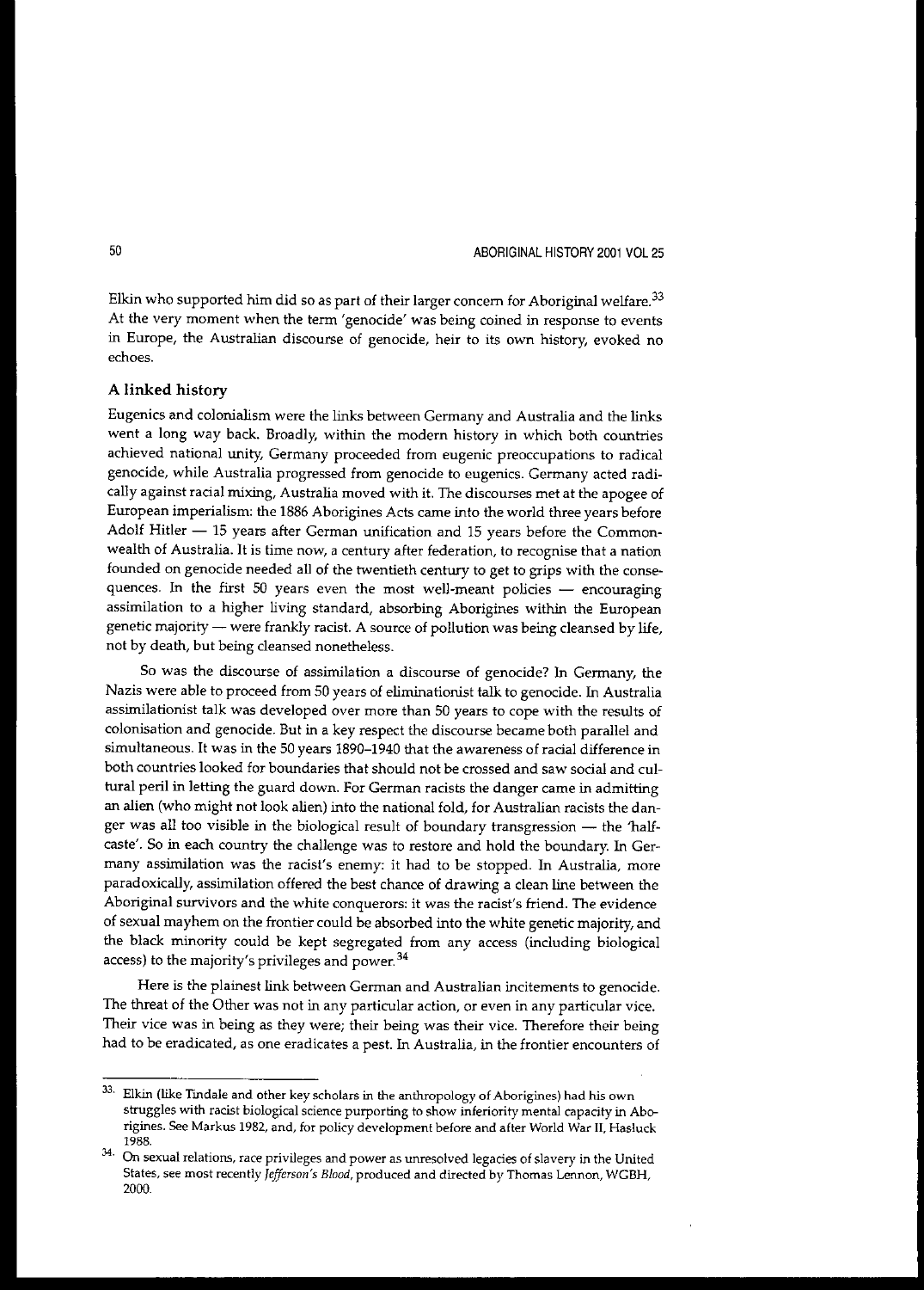the nineteenth century and (rather less openly) in the first decades of the twentieth, **eradication meant starving, shooting, poisoning, and simply observing the spread of** disease. In Germany, it could not mean starving, shooting and poisoning (often with the pretext of preventing the spread of disease) before the arrival of total war in the midtwentieth century. In both countries the discourse of genocide enabled the majority of **the population in whose name the genocide was being carried out to ignore the implications or to acquiesce. And in both countries the limits to genocide were the moral vigilance of a minority, a frail barrier which nevertheless saved significant numbers; the** capacity of the killers to see the job through; and  $-$  here again there was divergence  $$ the biological entanglements of the groups across the genocidal boundary.

For the Nazis, the problem was one of defining who was a 'Jew' by genetic inheritance, and preventing that person from 'polluting' the 'Aryan' genetic pool. The Nuremberg Laws of 1935 were the main weapon of legal discrimination, preventing **intermarriage or sexual contact. (The most virulent propaganda also came from Nuremberg: Julius Streicher's** *Der Stilrmer.* **Its cartoons of predatory Jews and innocent blonde** maidens backed up the new law prohibiting the employment in Jewish households of **'Aryan' women under 45.) Problems with existing mixed marriages, and 'mixed race'** offspring *(Mischlinge),* were still not resolved when the 'Final Solution' to the 'Jewish Problem' had been implemented.<sup>35</sup>

**The catastrophe of racism in Germany sealed the turn from racism in Australia. Hasluck, who became responsible for Commonwealth policy towards Aborigines in** 1951, recalled that even before the genocide of the Jews, 'the extreme policies of Hitler made "race" a dirty word'. Already in the 1930s, biological difference was being questioned and replaced with the idea (bound to produce difficulties in practice) that only social circumstances held Aborigines back: 'given the chance, they could do anything the white man could do'.<sup>36</sup> Hasluck left the impression that nothing, in his view, could ever be that simple, and historically the turn was not that simple, but until recently he remained alone in linking the historic change in Australia to a larger history. Policy **changed because of consciousness about categorisation,. eugenic ambition and genocide.**

Hasluck's book remained to one side of the debates brought on by the bicentenary of 1988. In that year, when German history was still distracted by the 'historians' controversy' about the uniqueness of Nazi atrocities, Detlev Peukert called for a new historiography of Germany's path to genocide. It would need, he wrote, to integrate the **specific ends and means of Auschwitz into the science-inspired ambitions of modernity.** Technology and state power could carry through policies of unexampled rationality.

**<sup>35.</sup> Once the 'final solution' was under way, both Hitler and Himmler were generally confident that the remaining taint of Jewish 'blood' would be bred out within a few generations. In the night of 1-2 December 1941, Hitler made one of his almost explicit references: 'Probably many Jews are not aware of the destructive power they represent. Now, he who destroys life is him**self risking death ...' He added, 'It is remarkable that the half-caste Jew, to the second or third **generation, has a tendency to start flirting again with pure Jews. But from the seventh generation onwards [more teutonically thorough than the Australian eugenicists}, it seems the purity of the Aryan blood is restored. In the long run nature eliminates the noxious elements.'** *Table* Talk,140-1.

**<sup>36.</sup> Hasluck 1988: ch 1.**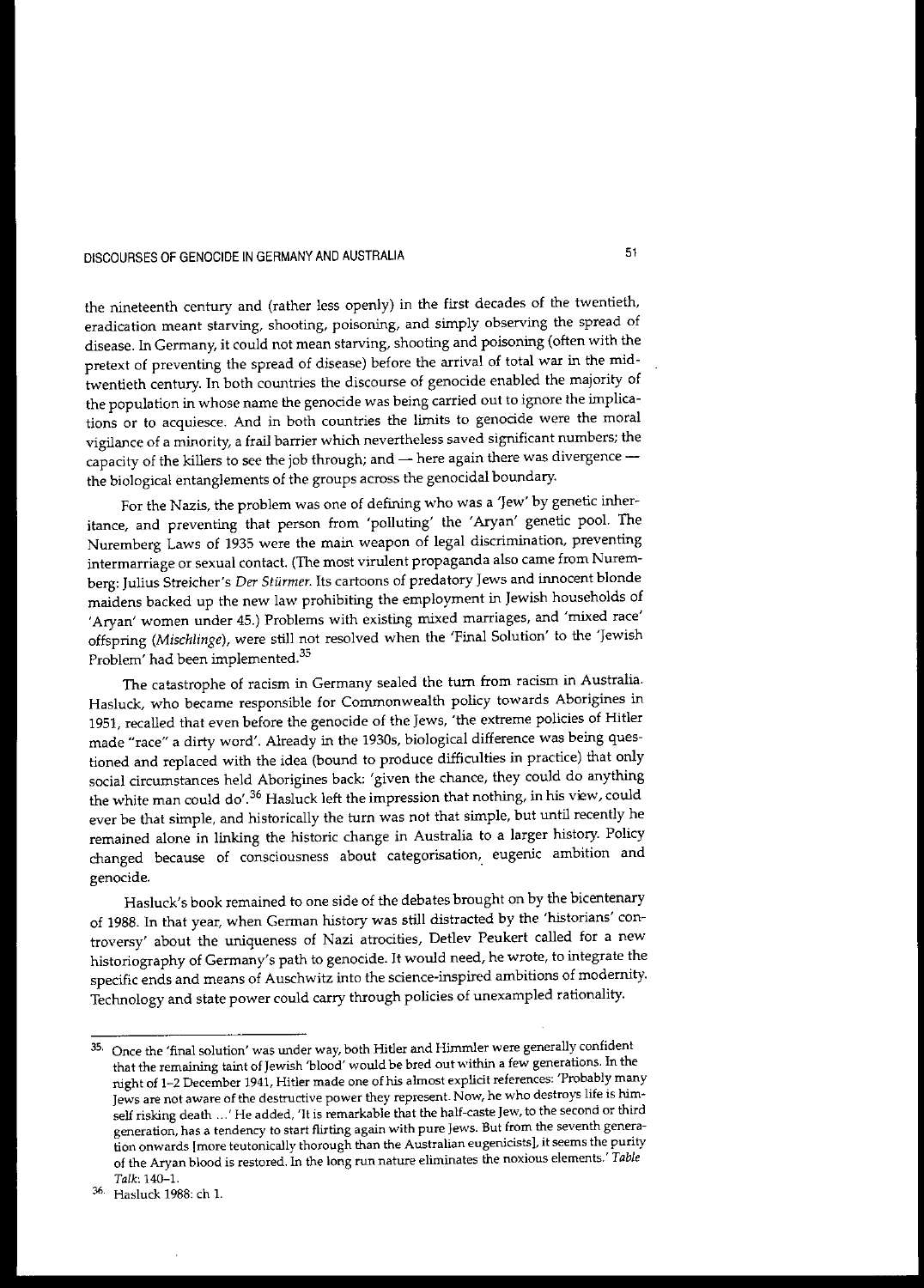**Moreover, in steadily widening areas of social policy, health policy, educational** policy, and demographic policy a ruling paradigm and guide to action became established, whereby people were divided into those possessing 'value' and those lacking 'value'. 'Value' was to be selected and promoted, and 'nonvalue' was to be segregated and eradicated. Large-scale social planning of a highly modem kind **was harnessed toward the establishment of a racist utopia in which the social** question would be 'finally solved'.<sup>37</sup>

To focus yet again On the specific history of anti-Semitism (Peukert would die before Goldhagen did exactly that) was to lead historical enquiry back into a too narrow path. The same could be said of an Australian historiography that tries to focus ques**tions of genocide on the stolen generations, without the context of destruction in the** processes of settlement. The eugenic program of 'breeding out' those of no value in the **utopian vision of Australia cannot be understood without the history that created the** 'half-castes' on the fringes of the nation-building project.

Many scholars like to think that settlers, whether in the Americas or Australia, cleared brown and black people off the land in relatively non-racist ways and the language of hierarchy only became firmly attached to skin colour when most of the damage was done. If civilisation (as the word proclaims) always depended on seeing **the city as more advanced than the tributary population in the surrounding countryside, the 'primitive' other was in any case a threat. When new notions of equality also** became a threat, they called into being the counter-ideologies of class, gender and race to justify the separation of the privileged from the various, and previously natural, lower orders. 'The good of the race' meant cleansing polluting inferiors from the **national stock even before other races were a problem and in both countries preoccupations with a home-grown social peril were precursors of the racial campaigns. 38**

**In the hierarchies of class and social status some merit was required to improve** one's position. Men made sure that gender inferiority was regarded as biological, but members of the weaker sex could still move up the scale by intelligence, good fortune and exploiting 'natural attributes'. The only hierarchy in which all the lowest-status **members of a dominant group could associate themselves with dominance was the** absolutely relative hierarchy of race. Notoriously, the most degraded and despised convicts in Australia, poor whites in America or South Africa (or, later, in post-eolonial Britain) - could literally 'lord it over' the racially inferior population with whom they otherwise had most in common. Only race gave them a status above the bottom, and

<sup>37.</sup> Peukert 1993: 237.

**<sup>38.</sup> Australia (where relatively few black slaves were imported) was W1usual in its degree of eugenic reference to its indigenous population. Angus McLaren 1990,** *Our own master race: eugenics in Canada,* **1885-1945, Toronto, has no references to Native Americans. McLarennotes prejudices (and some admiration) towards a variety of immigrants, but it appears the original population didn't even flicker on the consciousness of those concerned with breeding better Canadians. A 1994 book on eugenics in the US (Stefan Klihl1994,** *The Nazi connection: eugenics, American racism, and Germiln national socialism,* **New York) managed three index references to Native Americans, showing that they were included by some eugenicists in the 19305 with the 'genetically inferior' populations - black, Indian, and Mexican - which were growing at a rate faster than the preferred Northern European stock. Henry Friedhinder 1995, Ch.I, also surveys American eugenics. See also Haebich 2001: 268-79.**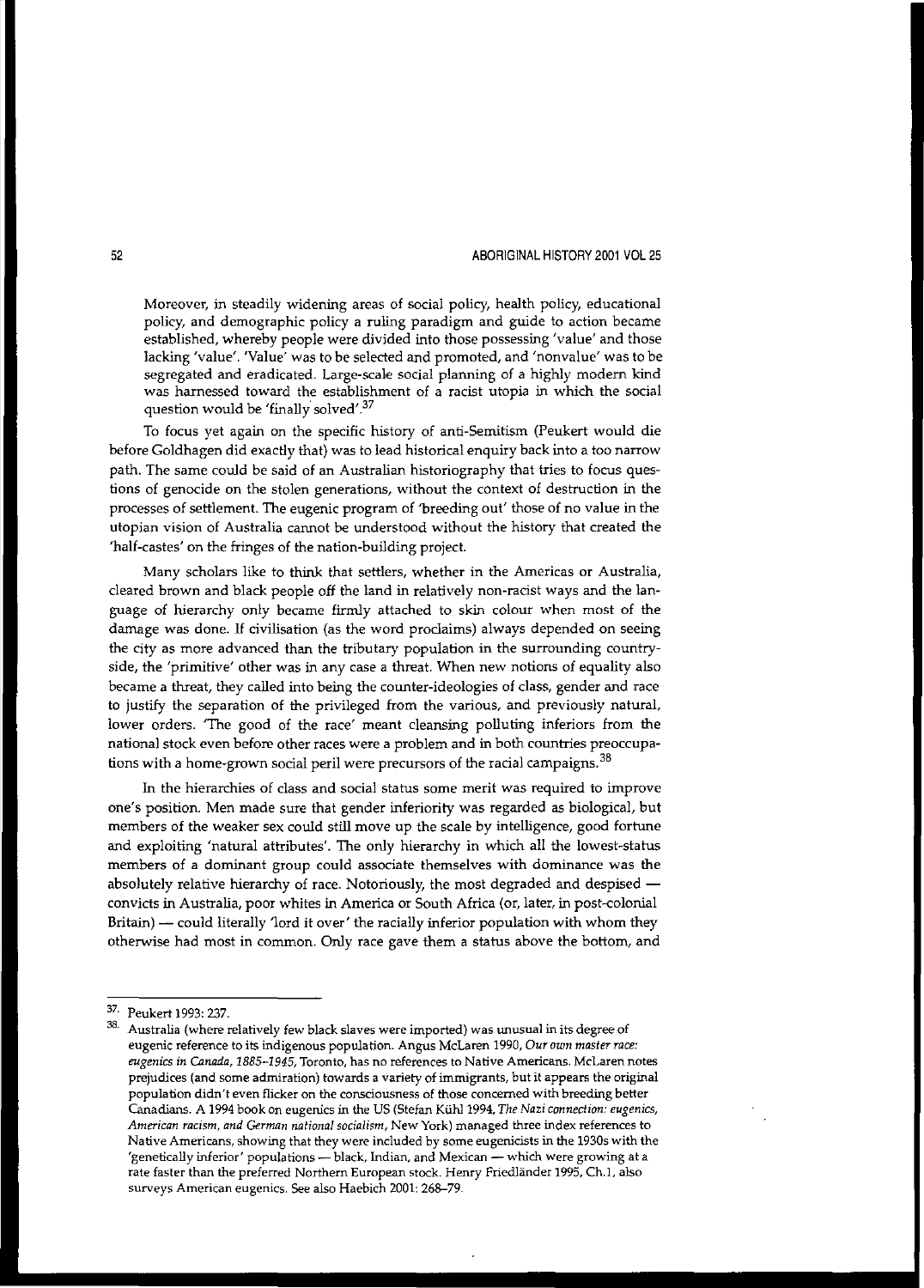**economic competition at the proletarian level gave them-a pressing incentive to insist on the superiority and inferiority guaranteed by race.**

Before Hitler looked for a 'final solution' to 'the Jewish problem', he offered his beleaguered constituency a final solution to the 'Marxist' problem as well. Hitler understood very well that the primary menace in the minds of those he appealed to was the working class, intent on Social Democracy at the very least and Bolshevik revolution at the worst. In the concentration camps set up for the 'cleansing' of Germany from the Marxist menace the prisoners would be joined by the 'asocials' and 'work-shy' and Gypsies who represented **their own threat to a eugenically conceived nation. Then convicted criminals were mixed in** as well, with predictable and successful effect All concentration camp prisoners were referred to in popular parlance as 'criminals' and if Himmler had not discovered how useful the green-triangle German convicts were for ruling the other categories and nationalities during the war (he boasted about this success in speeches) perhaps they would not have been secure from the killing which eugenic policy decreed for the mentally disabled. The gas chambers were developed first for Germans of inferior quality; after protests halted 'euthanasia' in Germany, the expert team at T4 was given the larger task of eradicating the **most dangerous racial enerny.39**

The 1abouring and dangerous class' that had terrified right-thinking people in 1848, 1871 and 1918 was the same criminal and degenerate class that was exported to Australia as convicts. The dramatisation of eugenic purpose was always acknowledged here as 'the convict stain'. And the convicts in Australia, hardened to violence before they became the frontier guards of the new pastoral economy, served a similar role in dealing death to lesser breeds as the German criminals did in the concentration camps. So Australia's first crossing of eugenics and genocide occurred long before either term was coined.

**Because Australia was a settler society from its foundation, there was a reason for** killing as the land was taken. Because Germany  $-$  as Hitler's generation knew from its schooling - was late in coming to colonialism, it could well have some killing ahead of it. However, the words 'Germany' and'genocide' have been so profoundly joined in the murder of the Jews that the colonial content and context have been lost. Germany's larger genocidal project accompanied the Holocaust and took its cues from colonialism. The 1905 genocide of the Herero in German West Africa turned out not to be the way **forward, but the lesson drawn from Reheboth was. Interbreeding with inferior races** would sap Germany's imperial mission.<sup>40</sup> The vast killing fields of the Great War left Germany defeated, and further humiliated by internal revolution and the theft of its

**<sup>39.</sup> Henry FriedUinder 1995: chs 10-14.**

**<sup>40.</sup> How Jews could be seen as both inferior - ';Vith a 'Negroid' admixture - and superior in power never troubled most anti-Semites. Gobineau believed the Semitic peoples were 'least infected by contact with the black race' and added in a note, also neglected by his followers: 'It may be remarked that the happiest blend, from the point of view of beauty, is made by the marriage** of black **and white. We need only put the striking charm of many mulatto, Creole, and quadroon women by the side of such mixtures of yellow and white as the Russians and Hungarians: Gobineau nevertheless believed the inferiority** of blacks **was proven many times over and judged (here he would have found plenty of assent down under) that neither indigenous Australians nor New Zealanders ('who are usually of weak constitution') were the equal of Europeans in 'the amount oflabour they can go through without flinching: Gobineau 1967:** 151-2.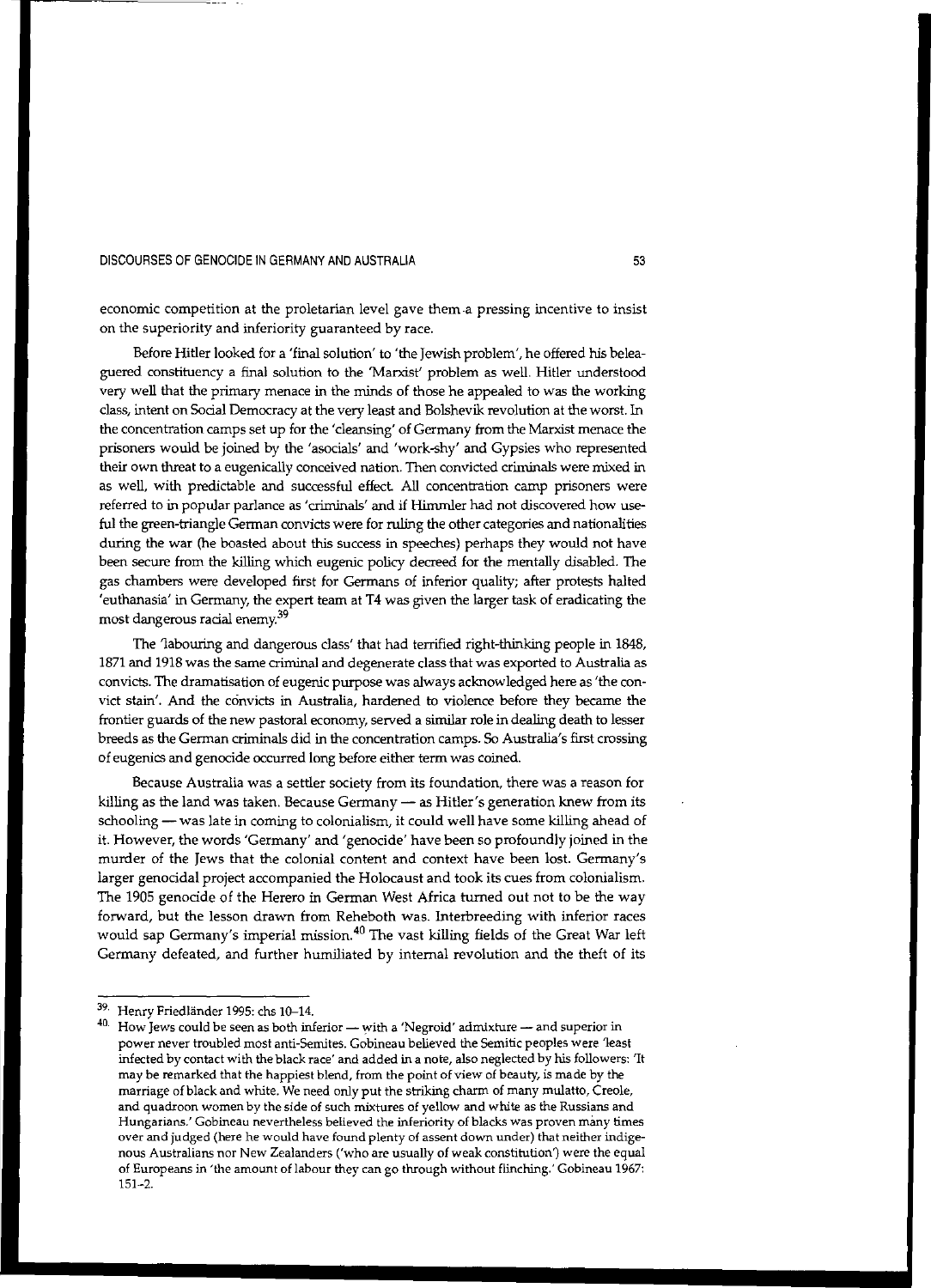**colonies. In Hitler's mind the three events were inextricably connected. Out of them he** shaped his national project. It had to accept a sacrifice of lives no less ruthless than the struggle for world supremacy of 1914-18. Its field of endeavour would not be overseas **but in the historic lands of German expansion, in the immediate east. And the project could never succeed, or even begin, unless every internal element of dislmity was eliminated. If Germany's genocidal mission had to be carried through a century after** Britain's (and three centuries after Spain's) there was no way out of that. Besides, their **triumphant histories were the best evidence that victors never have to answer for their atrocities.**

Hitler always sought to distinguish himself from the colonialist world view he was born into. He would have nothing to do with the scramble for Africa, or the later **campaign to reclaim Germany's lost colonies. But he was quite clear about establishing Germany as the 'civilising' colonial power in Eastern Europe, with a standard VVhite** Man's Mission. This meant regarding the Slavs as honorary blacks, and their vast lands as a *terra nullius*. Both land and people were to be subjugated - no treaty and no political rights for just barely human 'brutes'.<sup>41</sup>

**In nineteenth century Asia, Africa, Australia, and earlier in the Americas, the resistance of indigenous peoples provoked the invaders to ruthlessness. In a competition for resources, genocide was the most obvious option. Enslavement of the remnant** would depend on their utility in the new economy. When Hitler's imperialist sense of the world repatriated the ideology and practice of the colonies to Europe, that became his interim solution for the 'Asiatic' Slavs. There really were too many to kill off all at once. He would see how their subordination to the German colonists, the bearers of **European civilisation, developed, and as in the case of the Jews, there would be a rational solution.**

Variations of the Darwinian struggle for existence supplied a rationale for the disappearance of Aborigines on one side of the world and inspired Hitler's ruthlessness **towards Jews and Slavs on the other. When Israelis are ruthless towards Palestinians, or** South Slavs towards their Muslim neighbours, the larger historical context should assert itself. The discourse of genocide from far-flung colonies returned catastrophically **to Europe, and has now colonised even those who were recently its victims.**

**<sup>41.</sup> A constant theme in Hitler's** *Table Talk* **in 1941 following the invasion of the Soviet Union. In February 1942 he made the connection with earlier colonisations plain: 'No sooner do we land** in **a colony than we install children's creches, hospitals for the natives. All that fills me with rage. 'White women degrading themselves in the service** of blacks.' **Then: 'The Russians don't grow old. They scarcely get beyond fifty or sixty. What a ridiculous idea to vaccinate them. In this matter we must resolutely push aside our lawyers and hygienic experts. No vaccination** for the Russians, and no soap to get the dirt off them. But let them have all the spirits and **tobacco they want.'** *Table Talk: 319.*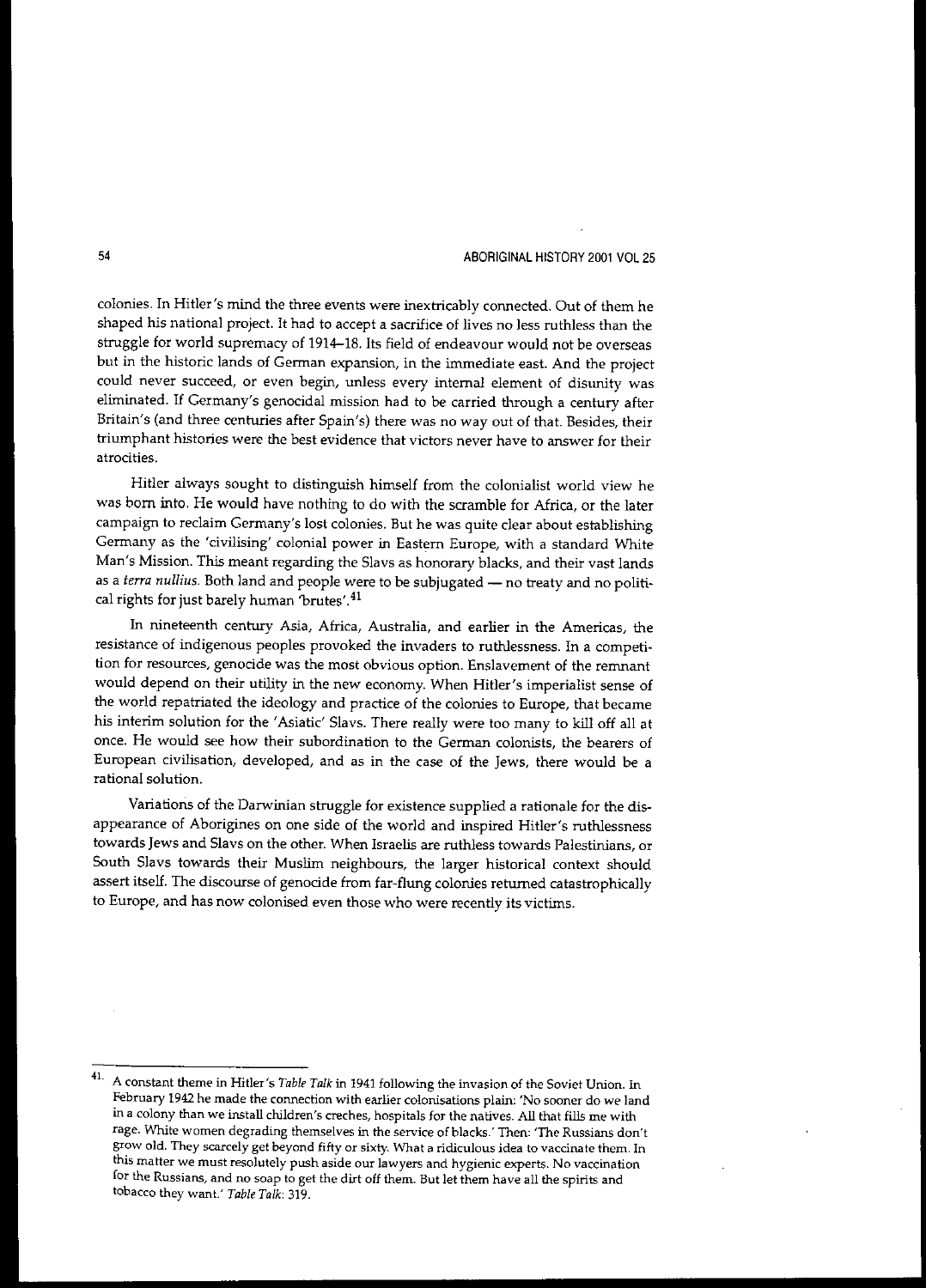### **References**

Arendt, Hannah 1958, *The origins of totalitarumism,* Cleveland.

- Bankier, David (ed) 2000, *Probing the depths of German anti-Semitism: German society and the persecution of the Jews,* 1933--1941, Jerusalem.
- Barta, Tony 1985,'After the Holocaust: consciousness of genocide in Australia', *Australian Journal of* Politics *and History* 31(1): 154-61.
- 1987, 'Relations of genocide: land and lives in the colonization of Australia, in Dobkowski, M.N. and Wallimann, I. (eds) *Genocide in the modern age,* Westport CT: 237-51.
- 1996, 'Consuming the Holocaust: memory production and popular film', *Contention* 5(2), Winter: 161-75.
- 1993, 'Living in Dachau: Bavarian Catholics and the fate of the Jews 1893--1943', in John Milfull (ed.) *Why Germany? National Socialist anti-Semitism and the European context,* Providence: 41-60.

Bauman, Zygmunt 1989, *Modernity and the Holocaust,* Cambridge.

Bley, Helmut 1971, trans Hugh Ridley, *South-West Africa under German rule 1894--1914,* London.

Breitman, Richard 1991, *The architect ofgenocide: Himmler and the final solution,* London.

- Broome, Richard 1995, 'Victoria', in A. McGrath (ed.) *Contested ground: Australian Aborigines under the British Crown,* Sydney: 121-167.
- Browning, Christopher L. 1992, *The path* to *genocide,* Cambridge.
- Evans, Raymond 1999, *Fighting words: writing about race,* St Lucia, Queensland.
- Evans, Raymond, Saunders, Kay and Cronin, Kathryn 1975, *Exclusion, exploitation and extermination: race relations in colonial Queensland,* **Sydney.**
- Fest, Joachim 1972, *The face of the Third Reich*, Harmondsworth.
- Friedlander, Henry 1995, *The origins ofNazi genocide: from euthanasia to the final solution,* Chapel Hill.
- Friedlander, Sau11997, *Nazi Gerrrumy and the Jews,* vol1 *The Years ofPersecution, 1933-* 1939, London.
- Gaita, Raimund 1999, *A common humanity,* Melbourne.
- Gobineau, A. 1967, *The inequality of human races,* New York.
- Goldhagen, Daniel Jonah 1996, *Hitler's willing executioners: ordinary Germans and the Holocaust,* London.
- Haebich, Anna 2000, *Broken circles: fragmenting Indigenous families* 1800-2000, Fremantle, WA.
- Hannaford, Ivan 1996, *Race: the history of an idea in the West,* Washington DC.
- Hasluck, Paul 1988, *Shades of darkness: Aboriginal affairs* 1925--1965, Melbourne.

Hitler, Adolf 1973, HR Trevor-Roper (ed.), Hitler's *Table Talk,* London.

Kershaw, lan 1983, *Popular opinion and political dissent in the Third Reich,* Oxford.

Kidd, Rosalind 1997, *The way we civilise,* St Lucia, Queensland.